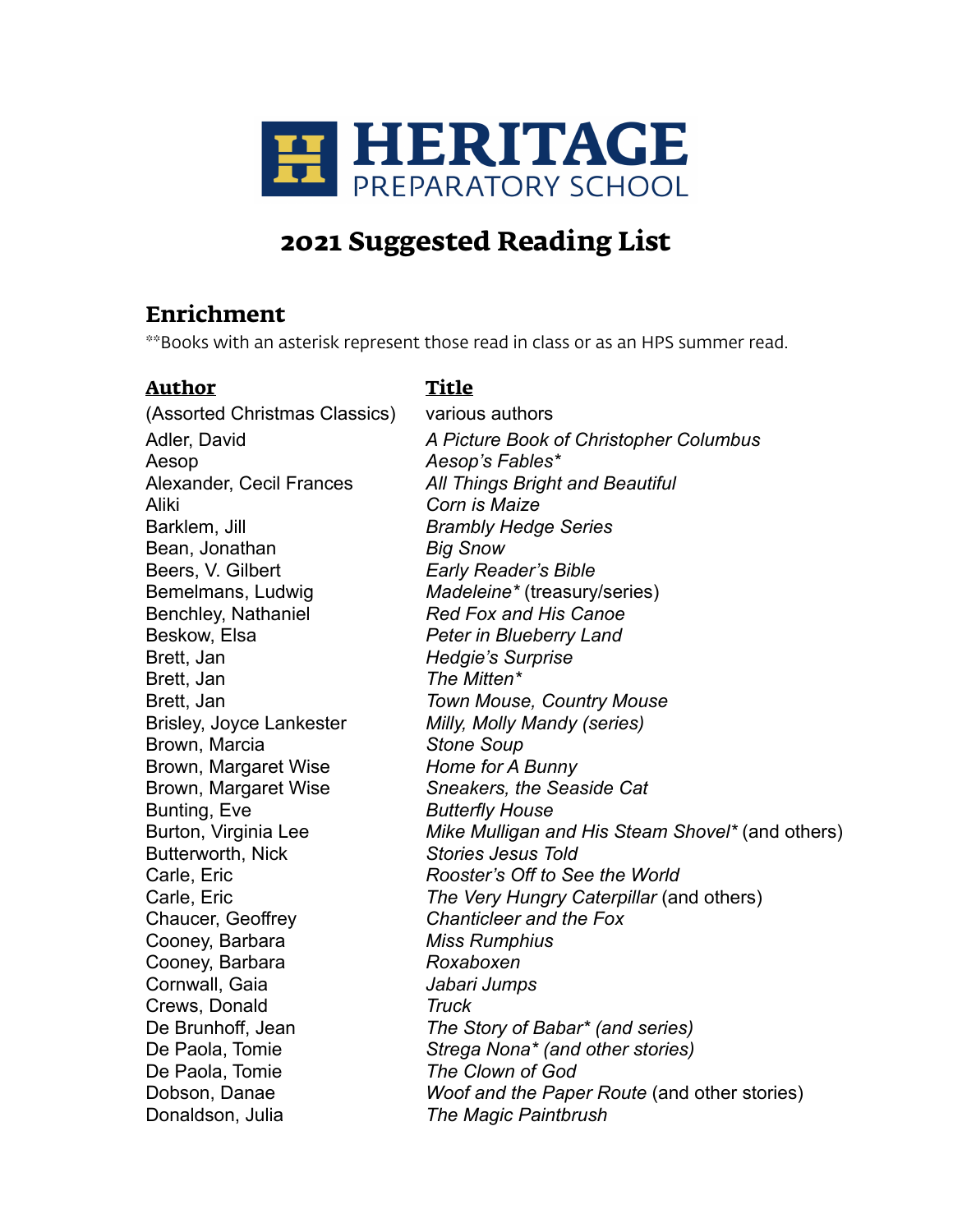Duvoisin, Roger *Petunia* Field, Rachel *Prayers for a Child* Flack, Marjorie *Angus and the Ducks* Flack, Marjorie *Ask Mr. Bear* Flack, Marjorie *The Story About Ping* Fox, Mem *Koala Lou* Freeman, Don *Corduroy* (series) Gag, Wanda *Millions of Cats* Galdone, Paul *Puss in Boots* Galdone, Paul *The Little Red Hen\** Galdone, Paul *The Three Little Pigs* Gibbons, Gail *From Seed to Plant* Gibbons, Gail *The Milk Makers* Gibbons, Gail *The Pumpkin Book* Guiberson, Brenda *Cactus Hotel* Gustafson, Scott *Classic Fairy Tales* Hall, Donald *Ox Cart Man* Henkes, Kevin *Chester's Way* Henkes, Kevin *Chrysanthemum* Henkes, Kevin *Owen* Keats, Ezra Jack *Snowy Day\**

Eastman, P.D. *Go Dog, Go! (and others)* Elhert, Lois *Growing Vegetable Soup* Fritz, Jean *George Washington's Breakfast\** Frost, Helen *Monarch and Milkweed* Fujikawa, Gyo *Fairy Tales and Fables* Galdone, Paul *Little Red Riding Hood* Galdone, Paul *The Three Bears (Goldilocks)* Garis, Howard R. *Uncle Wiggily's Storybook\** Gibbons, Gail *(Physical Science Books) - Assorted* Gramatky, Hardie *Little Toot (the tugboat)* Greene, Rhonda Gowler *The Very First Thanksgiving Day* Gruelle, Johnny *Raggedy Ann and Andy Treasury* Hader, Berta & Elmer *The Big Snow and Other Stories* Harrison, David *Johnny Appleseed: My Story\** Heilbroner, Joan *Robert the Rose Horse* Heller, Ruth *Chickens Aren't the Only Ones* Henkes, Kevin *Lilly's Purple Plastic Purse* Herriot, James *All Creatures Great and Small\** Herriot, James *An Animal Treasury for Children* Hoban, Russel *A Bargain for Frances (*and *Frances* series*)* Hoffman, Mary *A First Book of Fairy Tales\** Hunt, Angela Elwell *The Tale of Three Trees* Hunt, Susan & Richie *Big Truths for Little Kids* Jackson, Richard *In Plain Sight: A Game* Joosse, Barbara M *Mama, Do You Love Me?*  Karon, Jane *Jeremy: The Tale of an Honest Bunny* Keats, Ezra Jack *The Little Drummer Boy*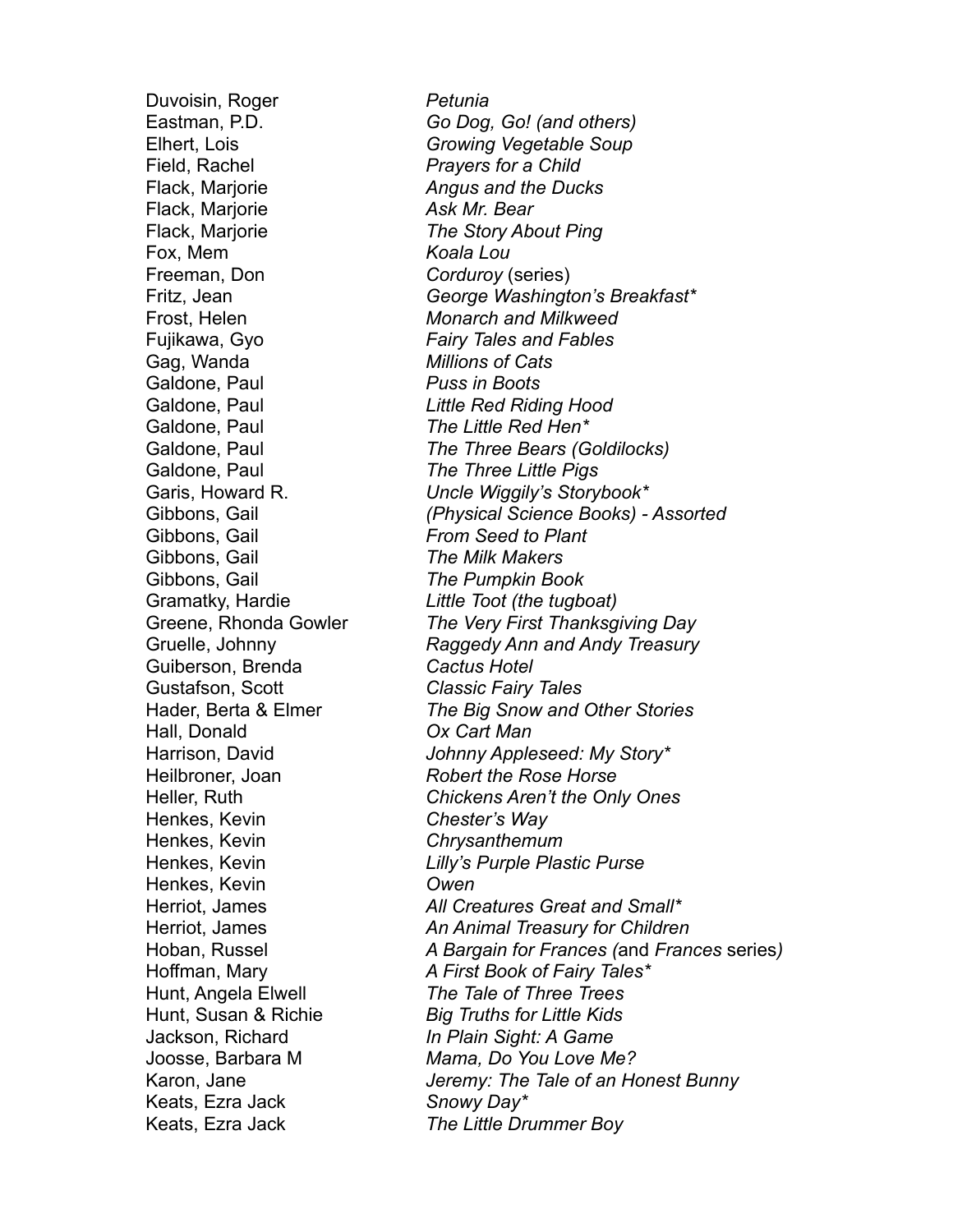Kellogg, Steven *Paul Bunyan* Kellogg, Steven *Pecos Bill* Kraus, Robert *Leo the Late Bloomer* Kurelek, William *A Prairie Boy's Winter* LaMarche, Jim *The Raft* Lathrop, Dorothy P. *Animals of the Bible* Leaf, Munro *Ferdinand* Lear, Edward *A Book of Nonsense* Lenski, Lois *Policeman Small* Lenski, Lois *The Little Train* Lester, Alice *Imagine* Lester, Alice *Magic Beach* Lionni, Leo *Frederick* Lobel, Arnold *Mouse Soup\** Lobel, Arnold *Mouse Tales\** Lobel, Arnold *Owl at Home* McCloskey, Robert *Lentil* McGovern, Ann *Aesop's Fables* McKee, David *Elmer the Elephant* Mother Goose *Nursery Rhymes\** Myller, Rolf *How Big is a Foot?* Parish, Peggy *Amelia Bedelia* Park, Linda Sue *Bee, Bim, Bop!*  Penn, Audrey *A Kissing Hand* Pfister, Marcus *The Rainbow Fish* Pinkney, Jerry *Aesop's Fables* Pinkney, Jerry *Noah's Ark* Polacco, Patricia *The Bee Tree*

Kellogg, Steven *Jack and the Beanstalk* Lindman, Maj *Flicka, Ricka, Dicka* (series) Lindvall, Ella K. *Read Aloud Bible Stories (Vol. 1-5)* Lobel, Arnold *Days with Frog and Toad* Lobel, Arnold *Frog and Toad All Year* Lobel, Arnold *Frog and Toad are Friends* Lobel, Arnold *Frog and Toad Together* Marshall, James *Goldilocks and the Three Bears* McCloskey, Robert *Blueberries for Sal\* (and others)* McCloskey, Robert *Make Way for Ducklings (and others)* McGovern, Ann *The Pilgrims' First Thanksgiving* Metaxas, Eric *Squanto and the Miracle of Thanksgiving\** Milne, A.A. *Winnie the Pooh\** (and assorted stories) Minarik, Else Homelund *Little Bear's Visit* (and assorted stories) Numeroff, Laura *If You Give a Mouse a Cookie* Peet, Bill *The Ant and the Elephant\** Peet, Bill *The Wump World (and series)* Petersham, Maud *The Rooster Crows: Rhymes and Jingles* Piper, Watty *The Little Engine that Could* Potter, Beatrix *The Tale of Benjamin Bunny\**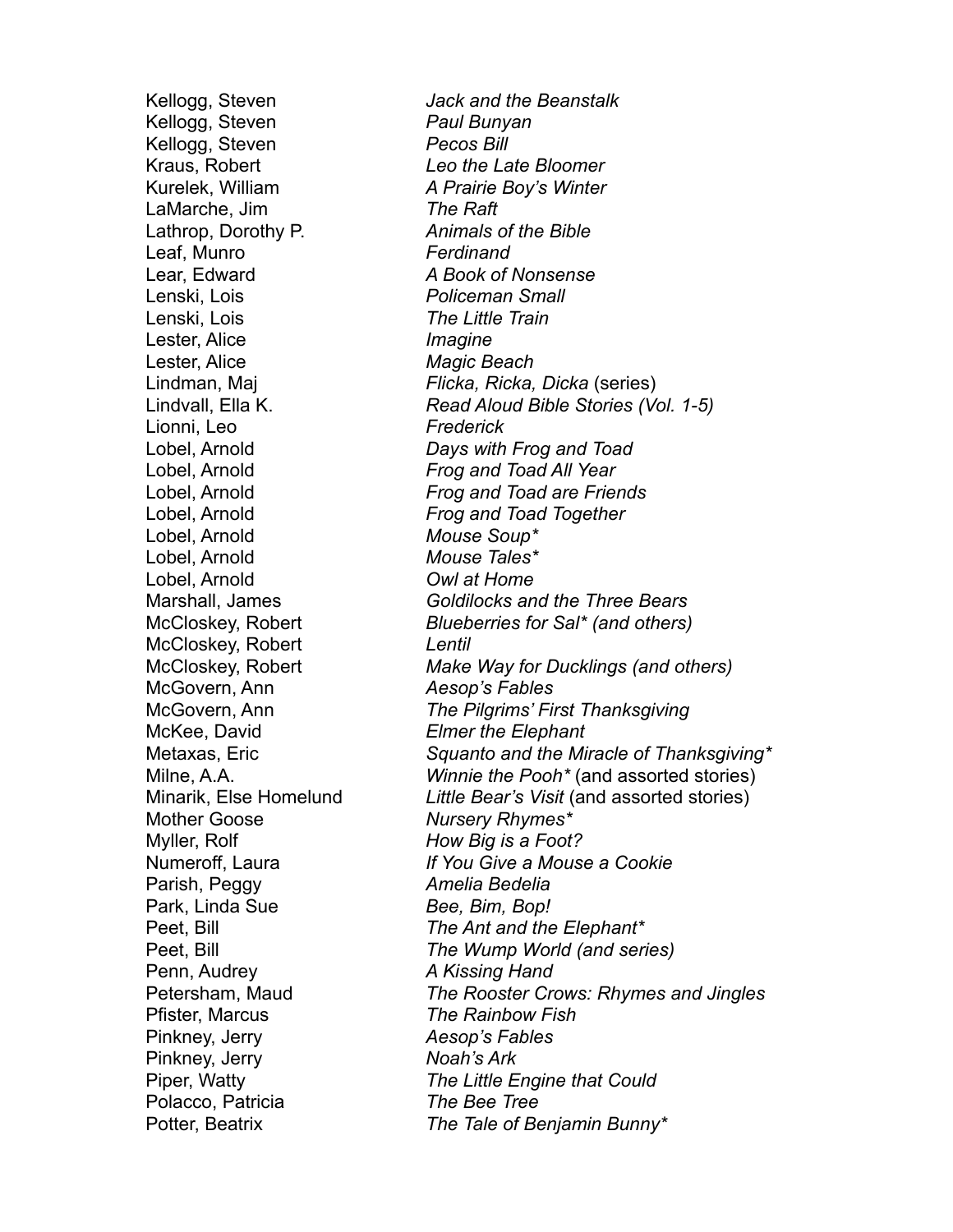Potter, Beatrix *The Tale of Peter Rabbit\** Potter, Marian *The Little Red Caboose* Provensen, Alice & Martin *The Glorious Flight* Provensen, Alice & Martin *The Year at Maple Hill* Purdy, Carol *Least of All* Ross, Katharine *The Story of the Pilgrims* Rylant, Cynthia *Henry and Mudge (series)* Sandin, Joan *The Long Way Westward* Selsam, Millicent *Seeds and More Seeds* Shefelman, Janice *I, Vivaldi* Silverstein, Shel *The Giving Tree* Slobodkina, Esphyr *Caps for Sale\** Steig, William *Brave Irene* Stinson, Kathy *Red is Best* Stolz, Mary *Storm in the Night* Tudor, Tasha *Around the Year* Turkle, Brinton *Obadiah, The Bold* Turner, Matthew Paul *When God Made You* Turner, Matthew Paul *When I Pray for You* Urquhart, Jennifer *Animals that Travel* Waber, Bernard *Lyle, Lyle, Crocodile* Walsh, Ellen Stoll *Mouse Paint* Ward, Lynd *The Biggest Bear* Wells, Rosemary *The McDuff Stories* Wildsmith, Brian *The Easter Story*

Potter, Beatrix *The Tale of Jemima Puddle Duck\** Potter, Beatrix *The Tale of the Flopsy Bunnies\** Rey, H.A. *Curious George\** (and assorted stories) Roop, Peter & Connie *Keep the Lights Burning, Abbie* Rosenberg, Jane *Sing Me a Story: The MET Opera Book* Rounds, Glen *Sod Houses on the Great Plains* Scarry, Richard *Richard Scarry's Best Storybook Ever* Seuss, Dr. *The Foot Book\** (and many others) Silver, Donald *Pond (One Small Square series)* Smith, Bradford *William Bradford, Pilgrim Boy\** Steig, William *Sylvester and the Magic Pebble* Steig, William *The Real Thief\* (and others)* Stevenson, Robert Louis *A Children's Garden of Verses* Swift, Hildegarde *The Little Red Lighthouse & the Great Gray Bridge* Tafuri, Nancy *Have You Seen My Duckling?* Taylor, Kenneth *Wise Words for Little People* Tolstoy, Leo *Papa Panov's Special Christmas* Tomlinson, Jill *Hilda, The Hen Who Wouldn't Give Up* Troiano, Joe *Spookley, the Square Pumpkin* Tudor, Tasha *A Time to Keep\* (and other various books)* Turkle, Brinton *Thy Friend, Obadiah (and others)* Uttley, Alison *Little Grey Rabbit's Story Treasury* Van Leeuwen, Jean *Amanda Pig and Her Big Brother Oliver*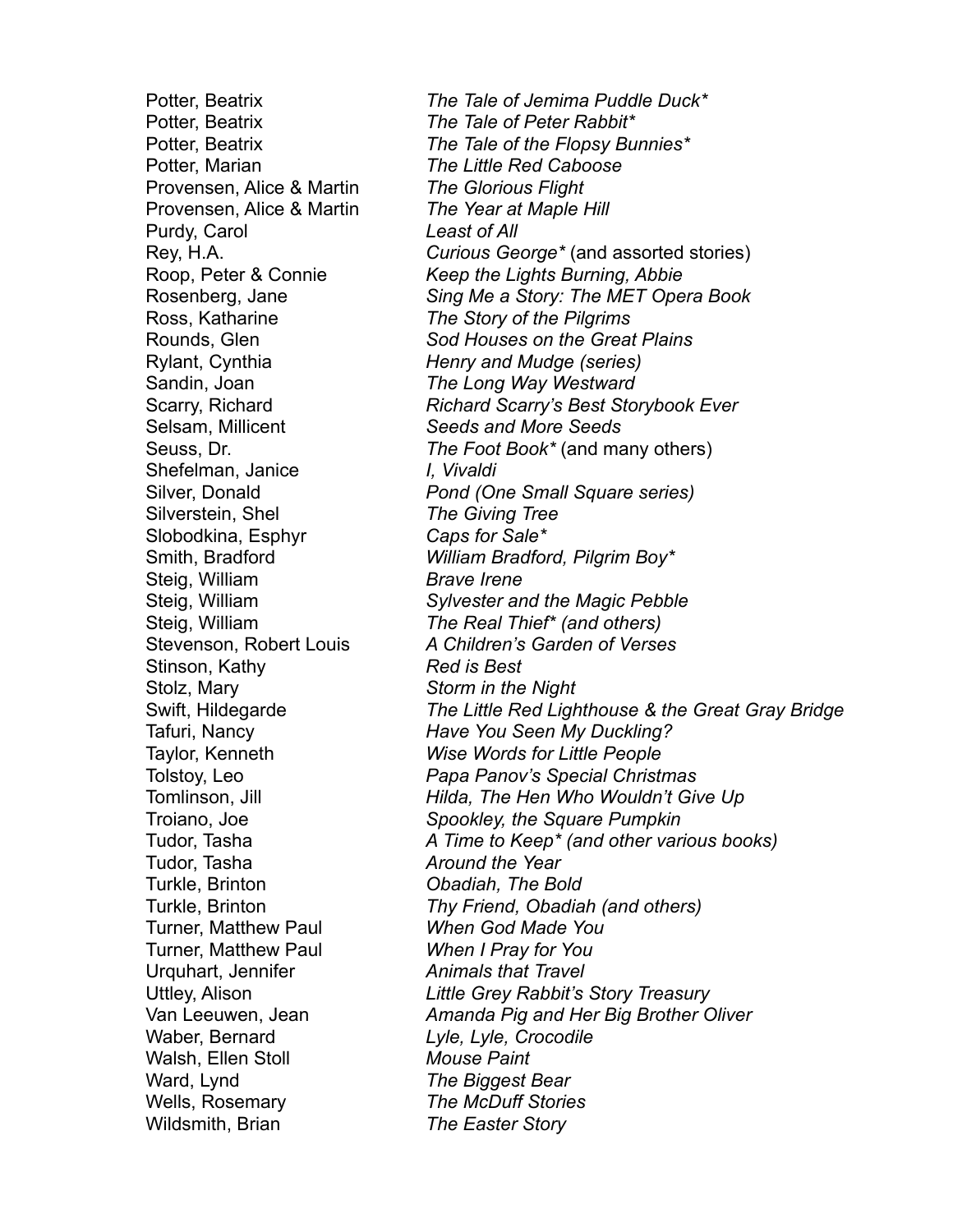Woodson, Jacquiline *The Day You Begin*  Yolen, Jane *Owl Moon* Young, Miriam *Miss Suzy* Zelinsky, Paul O. *Rumpelstiltskin*

Wildsmith, Brian *The Little Wood Duck* **Noah's Ark and Other Bible Stories** Williams, Margery *The Velveteen Rabbit\** Winters, Kay *Abe Lincoln: The Boy Who Loved Books* Wolgemuth, Bobbie *Hymns and Stories for a Kid's Heart* **The Napping House** Ziefert, Harriet *A New Coat for Anna* Zion, Gene *Harry, the Dirty Dog (and others)*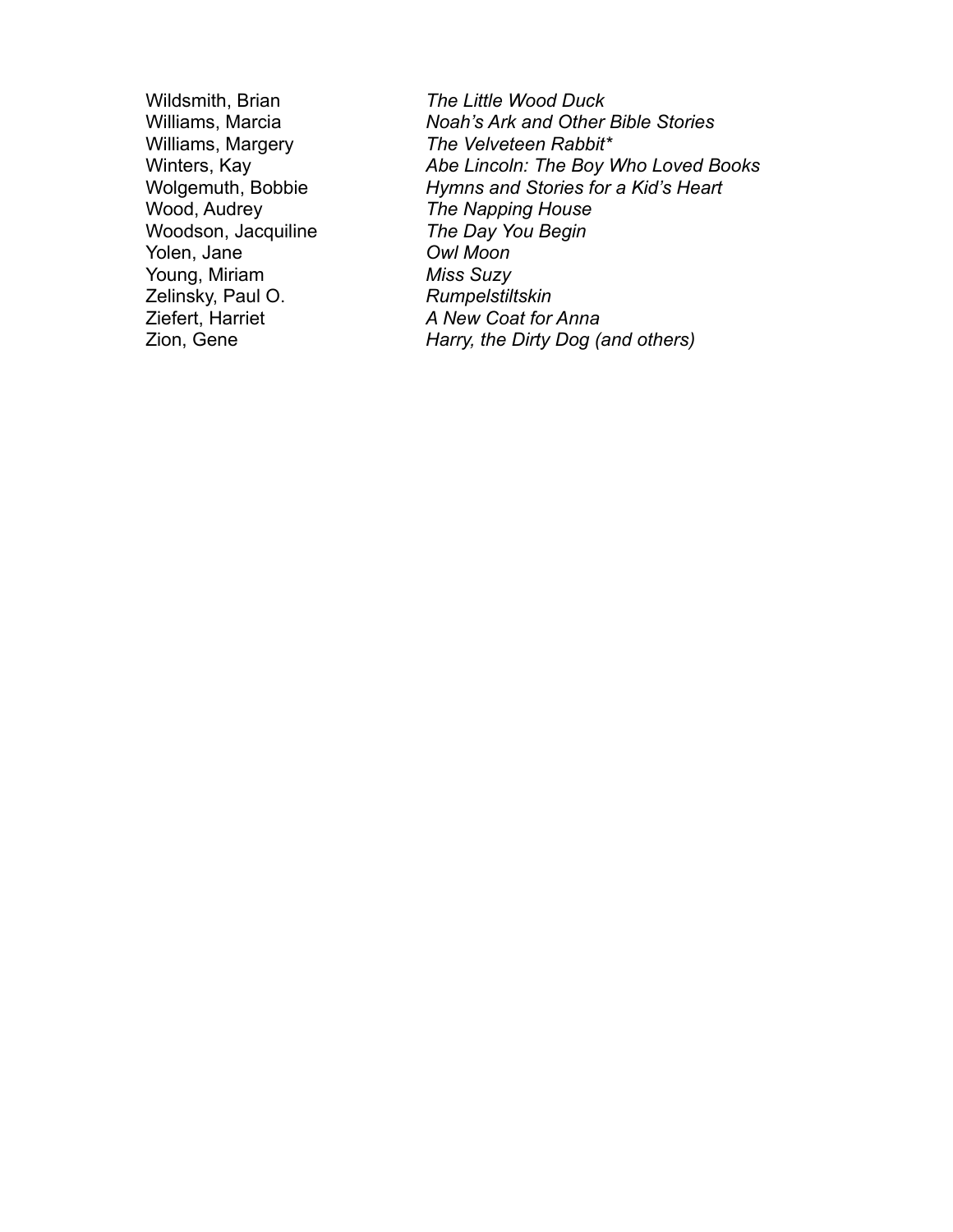

# **2021 Suggested Reading List**

## **Class One and Class Two**

\*\*Books with an asterisk represent those read in class or as an HPS summer read. Please refer to the In-Class Reading List before selecting a title by this author.

#### **Author Title**

(Assorted Christmas Classics) various authors Aesop *Aesop's Fables\** Aliki *A Medieval Feast* Anderson, Clarence William *Billy and Blaze\** (series) Anderson, Hans Christian *Complete Fairy Tales* Anderson, Hans Christian *The Little Match Girl* Anderson, Hans Christian *The Ugly Duckling* Applegate, K.A. *The One and Only Ivan* Atwater, Richard & Florence *Mr. Popper's Penguins\** Averill, Esther *The Fire Cat* Barklem, Jill *Brambly Hedge Series* Beers, V. Gilbert *Early Reader's Bible* Benchley, Nathaniel *George the Drummer Boy* Benchley, Nathaniel *Sam the Minuteman\** Blyton, Enid *Famous Five Mystery Series* Bond, Michael *A Bear Called Paddington* Brenner, Martha *Abe Lincoln's Hat\** Brett, Jan *Hedgie's Surprise* Brett, Jan *The Mitten* Brett, Jan *Town Mouse, Country Mouse* Brighton, Catherine *Mozart*

Adler, David (famous Americans biography series) Adler, David *A Picture Book of Christopher Columbus* Adler, David *A Picture Book of George Washington* Adler, David A. *Cam Jansen Mysteries (series)* Baker, Betty *Little Runner of the Longhouse* Bash, Barbara *Desert Giant: The Saguaro Cactus* Bemelmans, Ludwig *Madeleine* (treasury/series) Bennett, William J. *The Children's Book Of Heroes (and series)* Berne, Jennifer *On A Beam of Light: A Story of Albert Einstein* Berquist, Laura M. *The Harp and Laurel Wreath (assorted poetry)* Brenner, Barbara *If You Lived in Williamsburg in Colonial Days*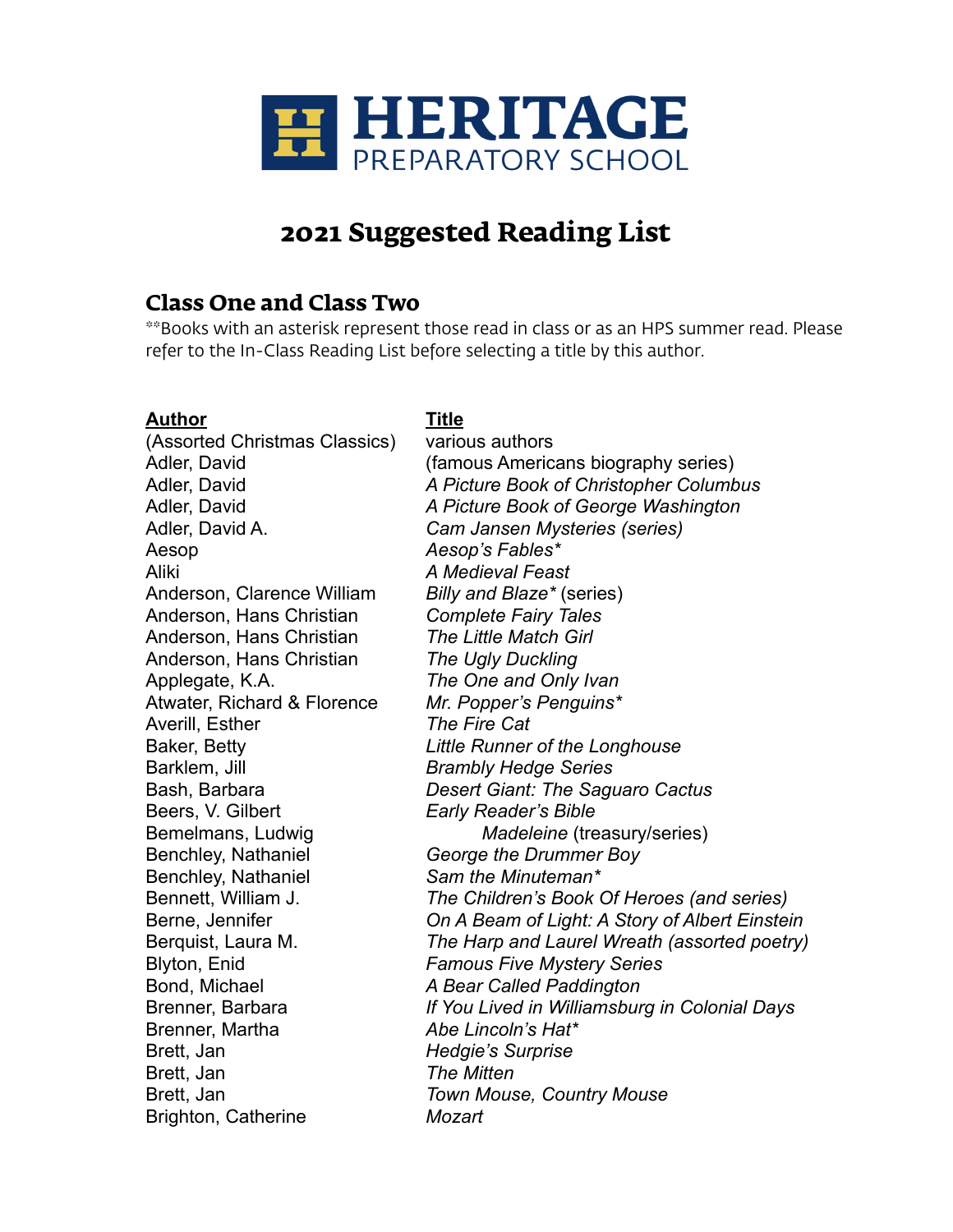Brown, Marcia *Stone Soup* Bulla, Clyde Robert *Daniel's Duck* Bulla, Clyde Robert *The Sword in the Tree* Bunting, Eve *Butterfly House* Cerf, Bennett *Riddles and More Riddles* Chaucer, Geoffrey *Chanticleer and the Fox* Cooney, Barbara *Miss Rumphius* Cooney, Barbara *Roxaboxen* Cornwall, Gaia *Jabari Jumps* D'Aulaire, Ingri and Edgar *Abraham Lincoln* D'Aulaire, Ingri and Edgar *Benjamin Franklin* D'Aulaire, Ingri and Edgar *Buffalo Bill* D'Aulaire, Ingri and Edgar *Columbus* Danneberg, Julie *First Day Jitters* De Paola, Tomie *Adelita* De Paola, Tomie *26 Fairmont Avenue* De Paola, Tomie *The Clown of God* Denise, Anika Aldamuy *Planting Stories*  Domingues, Angelia *Mango, Abuela, and Me* Donaldson, Julia *The Magic Paintbrush* Falwell, Catherine *Feast for 10* Fisher, Leonard Everett *The Great Wall of China* Freeman, Don *Corduroy* (series) Fujikawa, Gyo *Fairy Tales and Fables* Galdone, Paul *Puss in Boots* Galdone, Paul *Little Red Riding Hood* Galdone, Paul *The Little Red Hen*

Brisley, Joyce Lankester *Milly, Molly Mandy (series)* Burgess, Thornton W. *Old Mother West Wind\** (series) Burton, Virginia Lee *Mike Mulligan and His Steam Shovel* Caney, Steven *Steven Caney's Invention Book* Carle, Eric *Rooster's Off to See the World* Carle, Eric *The Very Hungry Caterpillar* (and others) Caudill, Rebecca *Happy Little Family (and others)* Christopher, Matt *The Kid Who Only Hits Homers (sports series)* Cleary, Beverly *The Mouse and the Motorcycle* Craft, Charlotte *King Midas and the Golden Touch* Dahl, Roald *Charlie & The Chocolate Factory* (and others) Dalgliesh, Alice *The Bears on Hemlock Mountain* Dalgliesh, Alice *The Courage of Sarah Noble\** Daniel, Mark *A Child's Treasury of Poems* Davidson, Margaret *Louis Braille: The Boy Who Invented Books/ Blind* De Brunhoff, Jean *The Story of Babar (and series)* De Paola, Tomie *Strega Nona (and other stories)* Dobson, Danae *Woof and the Paper Route* (and other stories) Floca, Brian *Moonshot: The Flight of Apollo 11* Fritz, Jean *George Washington's Breakfast* Gag, Wanda *Snow White and the Seven Dwarfs*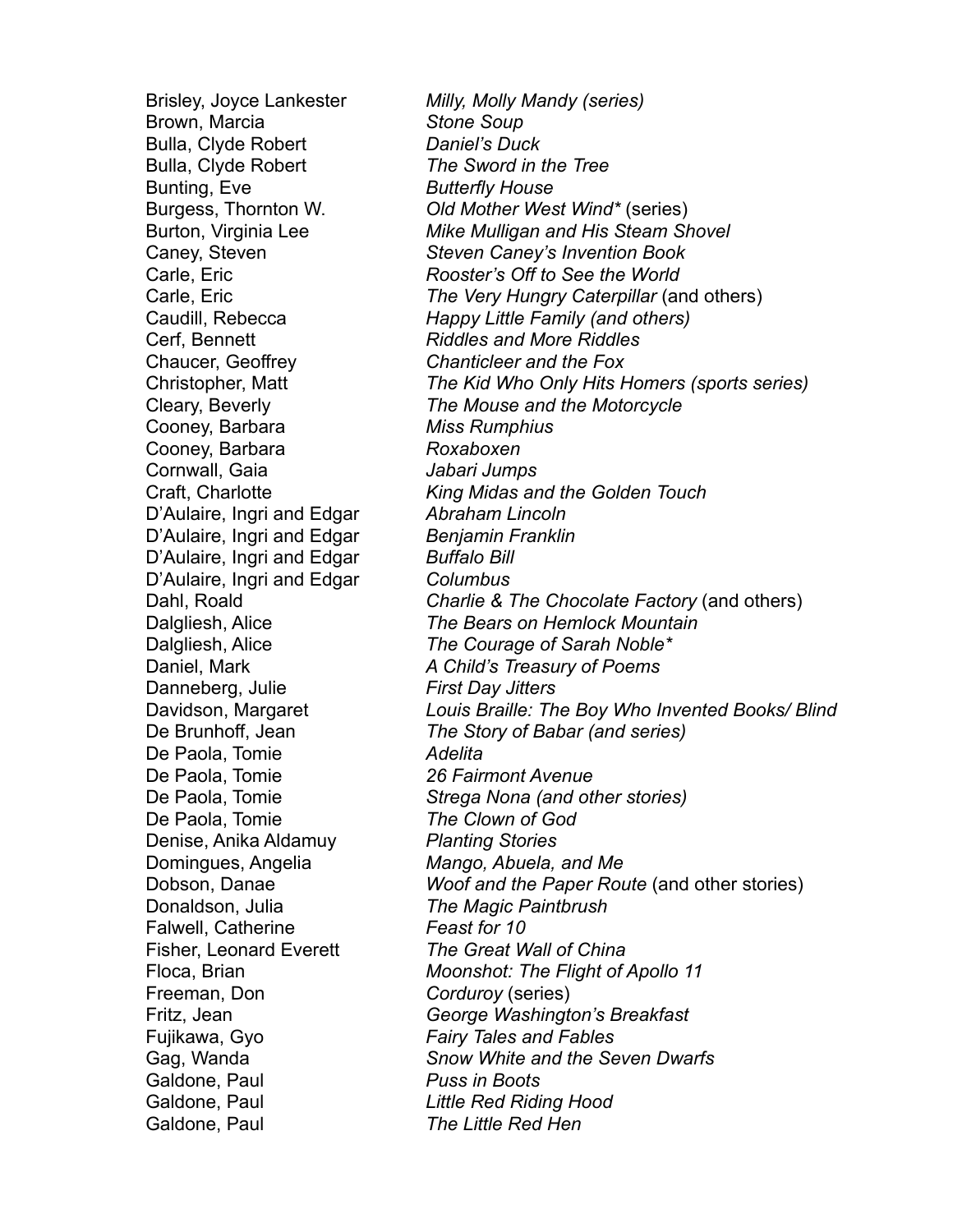Galdone, Paul *The Three Little Pigs* Gannett, Ruth Stiles *Dragons of Blueland* Gannett, Ruth Stiles *Elmer and the Dragon* Gannett, Ruth Stiles *My Father's Dragon\** Gibbons, Gail *Penguins\** Gibbons, Gail *The Moon Book* Gibbons, Gail *The Planets* Gramatsy, Hardie *Little Toot (the tugboat)* Grimm Brothers *Hansel and Gretel* Grimm Brothers *Rapunzel* Grimm Brothers *Rumpelstiltskin* Grimm Brothers *The Frog Prince* Guiberson, Brenda *Cactus Hotel* Gustafson, Scott *Classic Fairy Tales* Haywood, Carolyn *B is for Betsy (series)* Heilbroner, Joan *Robert the Rose Horse* Henkes, Kevin *Chester's Way* Henkes, Kevin *Chrysanthemum\** Henkes, Kevin *Owen* Henkes, Kevin *Wemberly Worried\** Hesse, Karin *Come On, Rain* Hoff, Syd *Danny and the Dinosaur* Holling, Holling Clancy *Paddle-to-the-Sea* Hunt, Angela Elwell *The Tale of Three Trees* Hunt, Susan & Richie *Big Truths for Little Kids* James, Will Smoky the Cowhorse Kellogg, Steven *Jack and the Beanstalk* Kellogg, Steven *Paul Bunyan* Kellogg, Steven *Pecos Bill* King-Smith, Dick *The Invisible Dog* Krensky, Stephen *Christopher Columbus* Kurelek, William *A Prairie Boy's Winter*

Galdone, Paul *The Three Bears (Goldilocks)* Garis, Howard R. *Uncle Wiggily's Storybook* Gibbons, Gail *(Physical Science Books) - Assorted* Greene, Rhonda Gowler *The Very First Thanksgiving Day* Grimm Brothers *Snow White and the Seven Dwarfs* Gruelle, Johnny *Raggedy Ann and Andy Treasury* Hader, Berta & Elmer *The Big Snow and Other Stories* Harris, Joel Chandler *The Classic Tales of Brer Rabbit* Harrison, David *Johnny Appleseed: My Story* Heilbroner, Joan *Meet George Washington\** Henkes, Kevin *Lilly's Purple Plastic Purse* Herriot, James *All Creatures Great and Small (and others)* Hoban, Russel *A Bargain for Frances\* (*and *Frances* series*)* Hoffman, Mary *A First Book of Fairy Tales* Hopkinson, Deborah *Susan B. Anthony: Fighter for Women's Rights* Karon, Jane *Jeremy: The Tale of an Honest Bunny*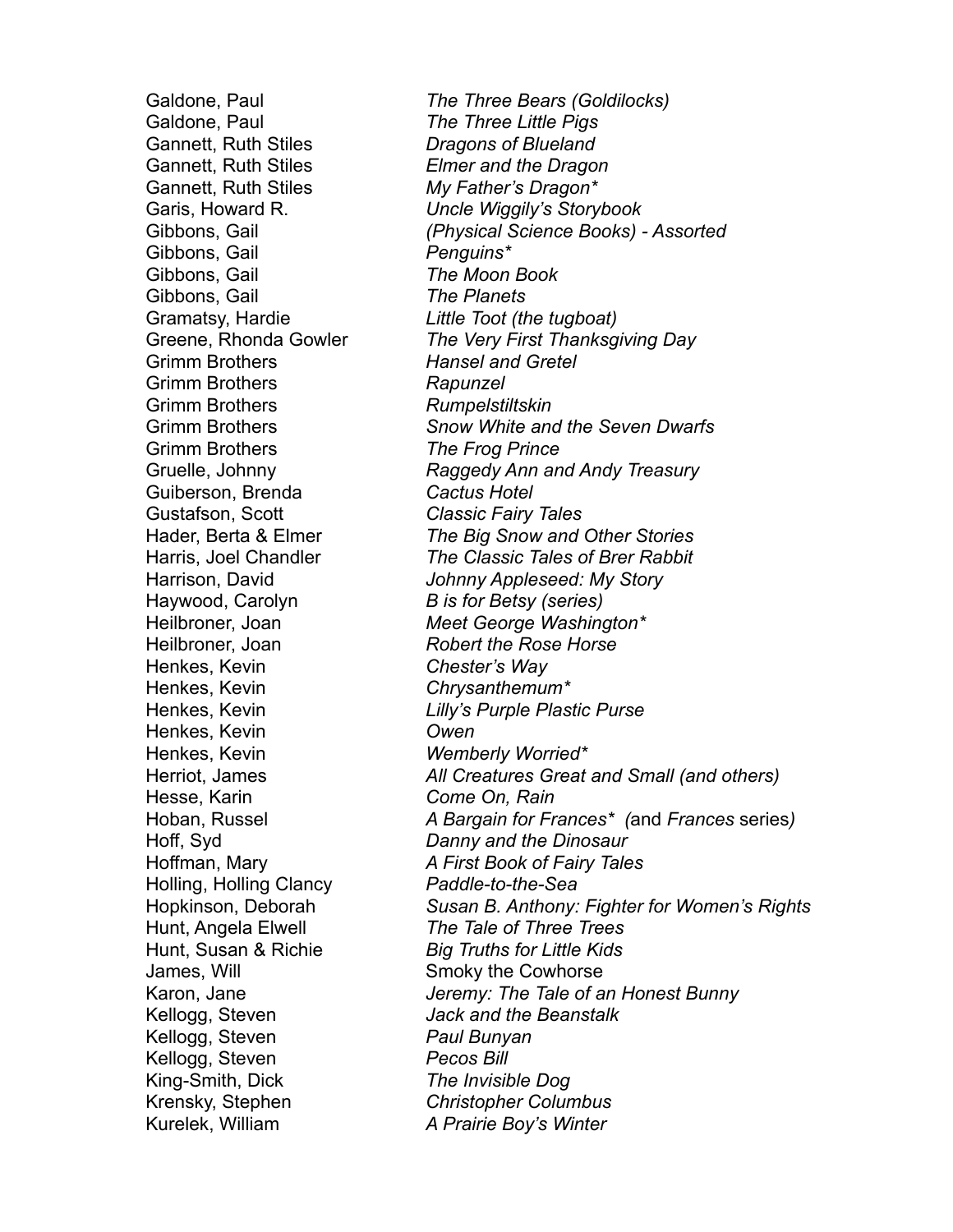LaMarche, Jim *The Raft* Lathrop, Dorothy P. *Animals of the Bible* Leaf, Munro *Ferdinand* Lenski, Lois *Policeman Small* Lewis, Thomas P. *Hill of Fire* Lionni, Leo *Frederick* Lobel, Arnold *Frog and Toad All Year\** Lobel, Arnold *Mouse Soup* Lobel, Arnold *Mouse Tales* Lobel, Arnold *Owl at Home\** MacLachlan, Patricia *All the Places to Love* MacLachlan, Patricia *Sarah, Plain and Tall\** MacLachlan, Patricia *What You Know First* Maestro, Betsy & Giulio *A More Perfect Union* Maestro, Betsy & Giulio *A New Nation* Marshall, James *Miss Nelson is Missing* McCloskey, Robert *Lentil* McGovern, Ann *Aesop's Fables* McKee, David *Elmer the Elephant\** Millard, Anne *A Street Through Time* Mozelle, Shirley *Zack's Alligator* Myller, Rolf *How Big is a Foot?*

Lear, Edward *The Owl and the Pussycat* Levy, Elizabeth *If You Were There When…Signed the Constitution* Lewis, Beverly *Cul-de-Sac Kids Mysteries (series)* Lewis, Naomi *Classic Fairy Tales to Read Aloud* Lindman, Maj *Flicka, Ricka, Dicka* (series) Lindvall, Ella K. *Read Aloud Bible Stories (Vol. 1-5)* Lobel, Arnold *Days with Frog and Toad\** Lobel, Arnold *Frog and Toad are Friends\** Lobel, Arnold *Frog and Toad Together\** MacDonald, Betty *Mrs. Piggle-Wiggle (series)* Malaspina, Ann *The Hunting of the Great Bear* Marshall, James *Goldilocks and the Three Bears* Mayhew, James *Katie and the Mona Lisa* Mayhew, James *Katie and the Starry Night* McCloskey, Robert *Blueberries for Sal (and others)* McCloskey, Robert *Make Way for Ducklings (and others)* McGovern, Ann *If You Lived in Colonial Times* McGovern, Ann *If You Sailed on the Mayflower in 1620* McGovern, Ann *The Pilgrims' First Thanksgiving* Metaxas, Eric *Squanto and the Miracle of Thanksgiving* Milne, A.A. *Winnie the Pooh* (and assorted stories) Minarik, Else Homelund *Little Bear's Visit\** (and assorted stories) Monjo, F.N. *The Drinking Gourd: Story of Underground RR* Moore, Ava *Buddy, The First Seeing Eye Dog\** Munoz -Ryan, Pam *Amelia and Eleanor Go For a Ride* Murphy, Frank *George Washington and the General's Dog\**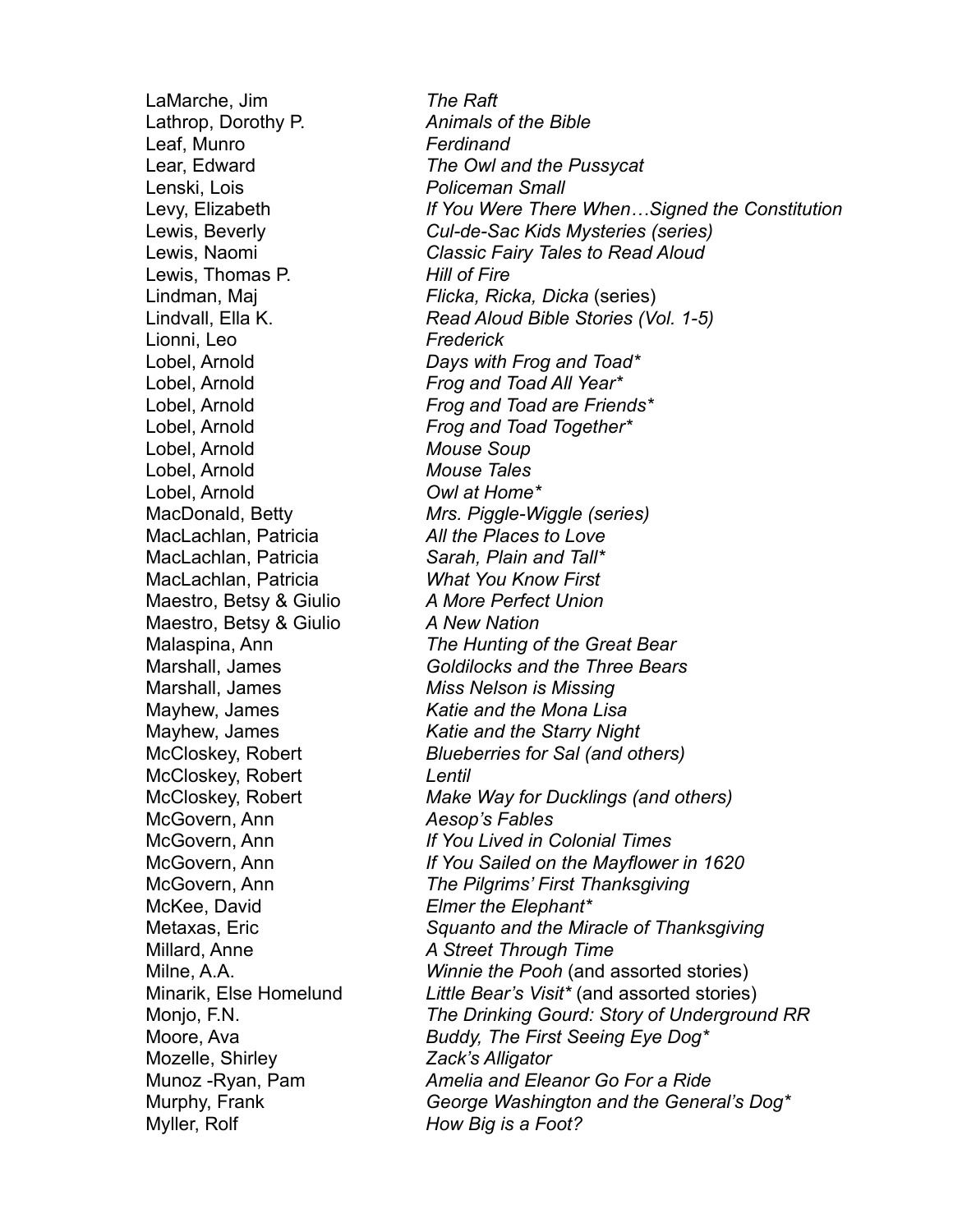Newberry, Clare Turlay *April's Kittens* Osborne, Mary Pope *Magic Treehouse (series)* Parish, Peggy *Amelia Bedelia* Peet, Bill *The Ant and the Elephant* Penn, Audrey *A Kissing Hand* Peterson, John *The Littles (series)* Pfister, Marcus *The Rainbow Fish* Pickney, Andrea *Duke Ellington* Pinkney, Jerry *Aesop's Fables* Pinkney, Jerry *Noah's Ark* Polacco, Patricia *An Orange for Frankie* Polacco, Patricia *The Bee Tree* Potter, Beatrix *The Tale of Peter Rabbit* Purdy, Carol *Least of All* Quintero, Isabel *My Papi has a Motorcycle* Rappaport, Doreen *Martin's Big Words* Ray, Mary Lyn *Pumpkins* Rockwell, Norman *Willie Was Different* Ross, Katharine *The Story of the Pilgrims* Rylant, Cynthia *Henry and Mudge (series)* Salten, Felix *Bambi* Sandin, Joan *The Long Way Westward* Selsam, Millicent *Seeds and More Seeds* Sewell, Marcia *The Pilgrims of Plimoth* Sharmat, Marjorie Weinman *Nate the Great (series)* Shefelman, Janice *I, Vivaldi* Silverstein, Shel *A Light in the Attic* Silverstein, Shel *Falling Up* Silverstein, Shel *The Giving Tree* Silverstein, Shel *Where the Sidewalk Ends*

Nelson, Kadir *I Have a Dream: Dr. MLK Jr.* Numeroff, Laura *If You Give a Mouse a Cookie* Peet, Bill *The Wump World (and series)* Piper, Watty *The Little Engine that Could* Potter, Beatrix *The Tale of Benjamin Bunny* Potter, Beatrix *The Tale of Jemima Puddle Duck* Potter, Beatrix *The Tale of the Flopsy Bunnies* Rappaport, Doreen *Helen's Big World: Life of Helen Keller* Redmond, Shirley Raye *Lewis and Clark: A Prairie Dog for the President* Rey, H.A. *Curious George* (and assorted stories) Richards, Lawrence *International Children's Bible Field Guide* Roop, Peter & Connie *Keep the Lights Burning, Abbie* Rosenberg, Jane *Sing Me a Story: The MET Opera Book* Rounds, Glen *Sod Houses on the Great Plains* Russell, William *Classic Myths to Read Aloud to Your Children* Scieszka, Jon *The TRUE Story of the Three Little Pigs* Selden, George *The Cricket in Times Square\** Seuss, Dr. *The Foot Book* (and many others)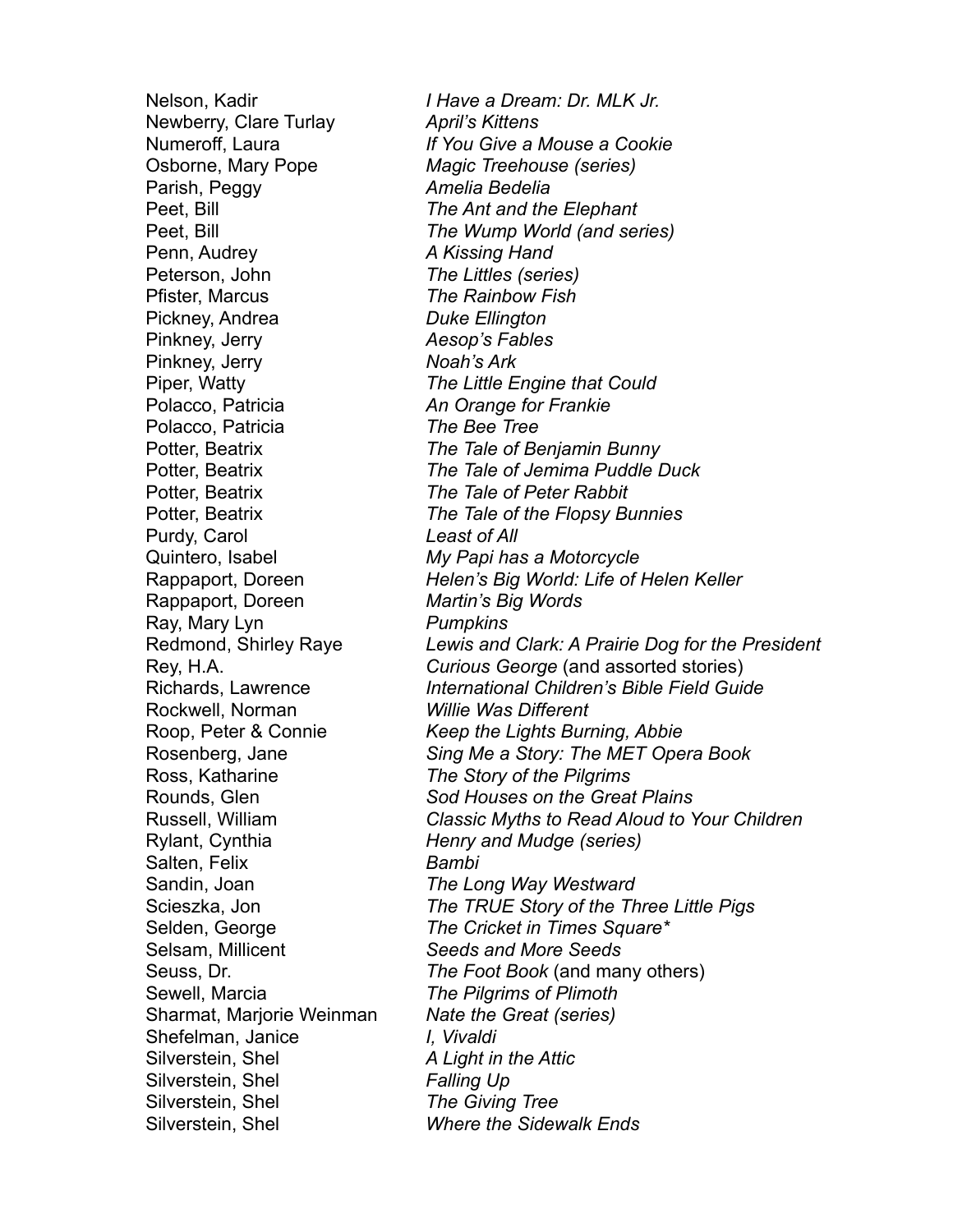Sis, Peter *The Train of States* Skurzynski, Gloria *The Minstrel in the Tower* Slobodkina, Esphyr *Caps for Sale* Souci, Robert D. San *Cindrellion* Steig, William *Brave Irene* Steig, William *The Real Thief (and others)* Taylor, Sydney *All-of-a-Kind Family* Thayer, Ernest Lawrence *Casey at the Bat* Tudor, Tasha *Around the Year* Turner, Matthew Paul *When God Made You* Turner, Matthew Paul *When I Pray for You* Vos, Catherine *The Child's Story Bible* Waber, Bernard *Lyle, Lyle, Crocodile* Walsh, Alex *The Small One* Ward, Lynd *The Biggest Bear* Wellman, Sam *George Washington Carver* White, E.B. *Trumpet of the Swan* White, E.B. *Charlotte's Web\** White, E.B. *Stuart Little\** Williams, Margery *The Velveteen Rabbit* Williams, Vera *A Chair for My Mother* Yolen, Jane *Owl Moon* Young, Miriam *Miss Suzy* Zelinsky, Paul O. *Rumpelstiltskin* Ziefert, Harriet *A New Coat for Anna* Zion, Gene *Harry by the Sea* Zion, Gene *Harry, the Dirty Dog*

Smith, Bradford *William Bradford, Pilgrim Boy* Souci, Robert D. San *Mufaro's Beautiful Daughters*  Standiford, Natalie *The Bravest Dog Ever: The True Story of Balto\** Steig, William *Sylvester and the Magic Pebble* Stevenson, Robert Louis *A Children's Garden of Verses* Swift, Hildegarde *The Little Red Lighthouse & the Great Gray Bridge* Taylor, Kenneth *Wise Words for Little People* Taylor, Paul S. *The Great Dinosaur Mystery and the Bible* Tolstoy, Leo *Papa Panov's Special Christmas* Tomlinson, Jill *Hilda, The Hen Who Wouldn't Give Up* Troiano, Joe *Spookley, the Square Pumpkin* Tudor, Tasha *A Time to Keep (and other various books)* Van Leeuwen, Jean *Amanda Pig and Her Big Brother Oliver* Venezia, Mike *Getting to Know the World's Greatest Artists* Warner, Gertrude Chandler *The Boxcar Children (series)* Wheeler, Opal *Ludwig Beethoven & The Chiming Tower Bells* Wilder, Laura Ingalls *Little House in the Big Woods\** Wolgemuth, Bobbie *Hymns and Stories for a Kid's Heart* Zion, Gene *Harry and the Lady Next Door*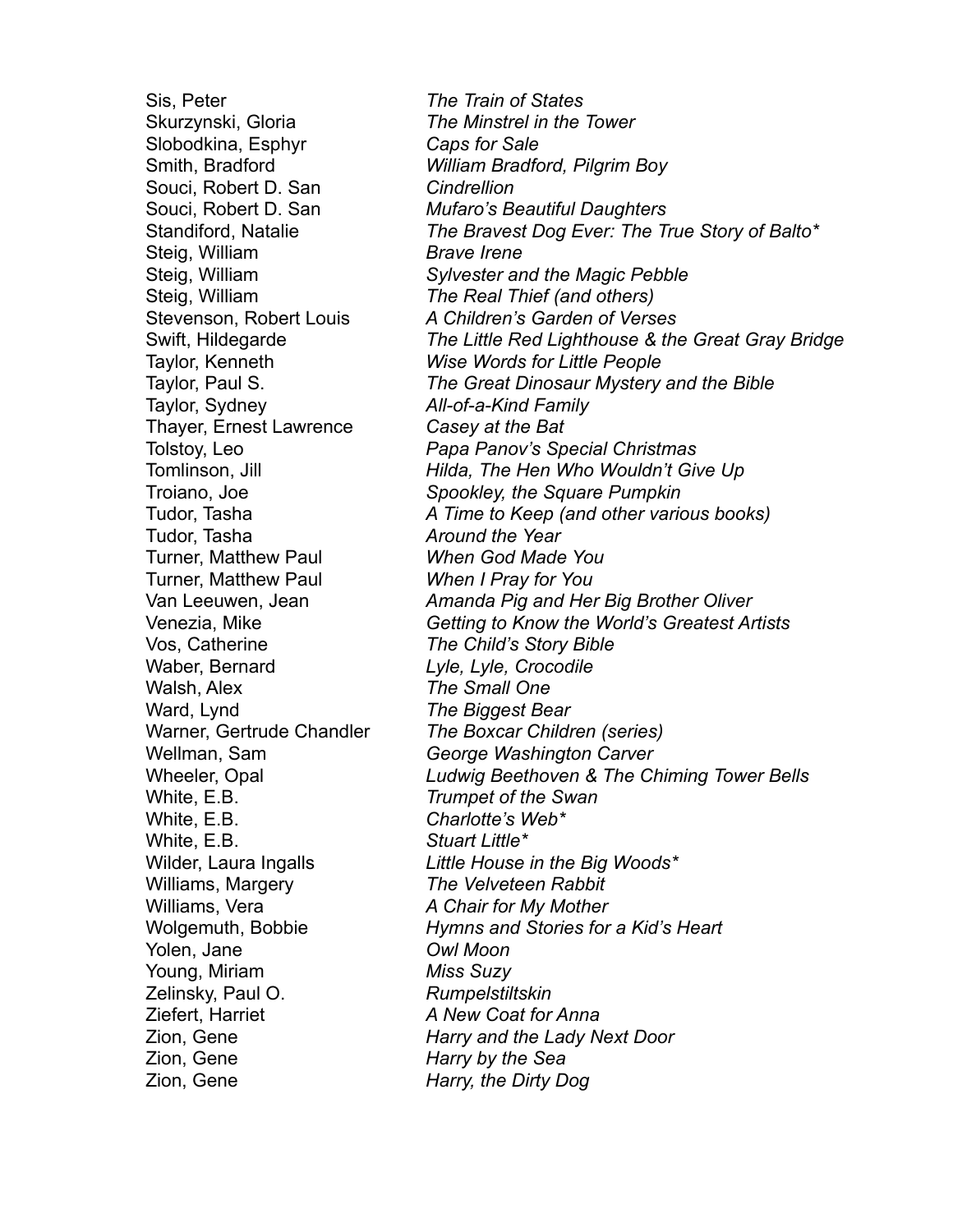#### **Other Suggested Series by Multiple Authors**

#### **Author Series Title**

Adler, David<br>
Various Authors<br>
Various Authors<br>
Childhood of Famous Ame Childhood of Famous Americans Series Various Authors Easy Biography Series (History) Various Authors Great Illustrated Classics Various Authors Let's Read and Find Out About Science Series Various Authors **On My Own Histories** Various Authors Step-Up Biographies Various Authors Tales of Young Americans Various Authors Usborne Explainers Series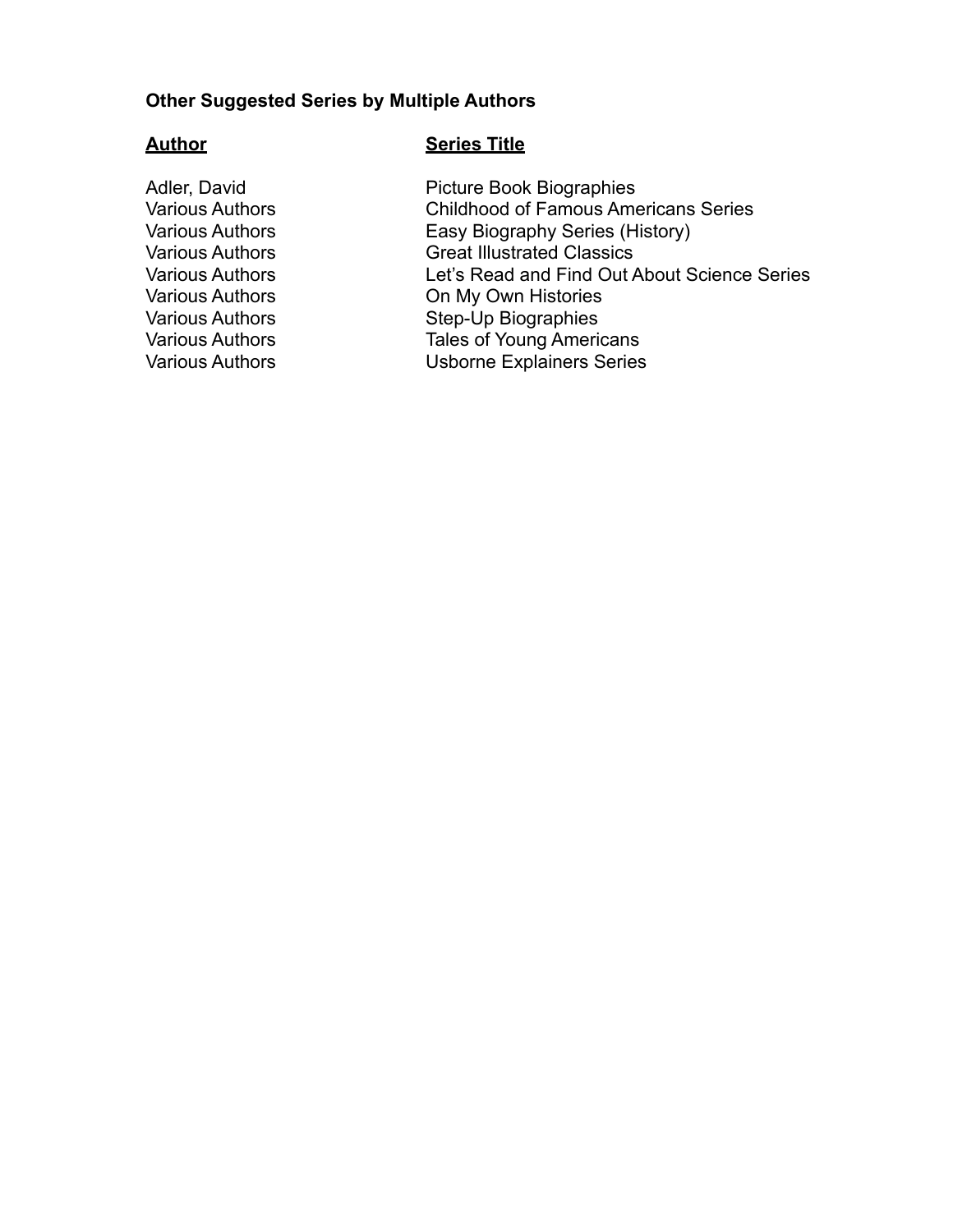

# **2021 Suggested Reading List**

## **Class 3 and Class 4**

\*\*Books with an asterisk represent those read in class or as an HPS summer read. Please refer to the In-Class Reading List before selecting a title by this author.

## **Author Title**

(Assorted Christmas Classics) various authors Anderson, Hans Christian *Complete Fairy Tales* Bagnold, Enid *National Velvet* Bailey, Carolyn *Miss Hickory* Banks, Lynne Reid *The Indian in the Cupboard* Beatty, Patricia *Turn Homeward, Hannalee\** Blos, Joan *A Gathering of Days* Bond, Michael *A Bear Called Paddington* Brady, Esther Wood *Toliver's Secret* Brink, Carol Ryrie *Caddie Woodlawn* Buff, Conrad and Mary *The Apple and the Arrow* Bulla, Clyde Robert *A Lion to Guard Us* Bulla, Clyde Robert *The Sword in the Tree* Burnett, Francis Hodgson *A Little Princess* Burnett, Francis Hodgson *The Secret Garden\** Burnford, Sheila *The Incredible Journey* Burrell, Roy *Oxford First Ancient History* Byars, Betsy *Summer of the Swans* Campbell, Julie *Trixie Belden (series)* Coles, Robert *The Story of Ruby Bridges* Collodi, Carlo *Pinocchio* Colum, Padraic *The Children's Homer*

Amery, Heather *Greek Myths for Young Children* Baum, L. Frank *The Wonderful Wizard of Oz\** Bennett, William J. *The Children's Book Of America (and series)* Berquist, Laura M. *The Harp and Laurel Wreath (assorted poetry)* Brenner, Barbara *A Boy Who Loved to Draw: Benjamin West* Brenner, Barbara *If You Lived in Williamsburg in Colonial Days* Bulla, Clyde Robert *Squanto, Friend of the Pilgrims\** Burgess, Thornton W. *Old Mother West Wind\** (series) Caney, Steven *Steven Caney's Invention Book* Carr, Mary Jane *Children of the Covered Wagon* Cleary, Beverly *The Mouse and the Motorcycle*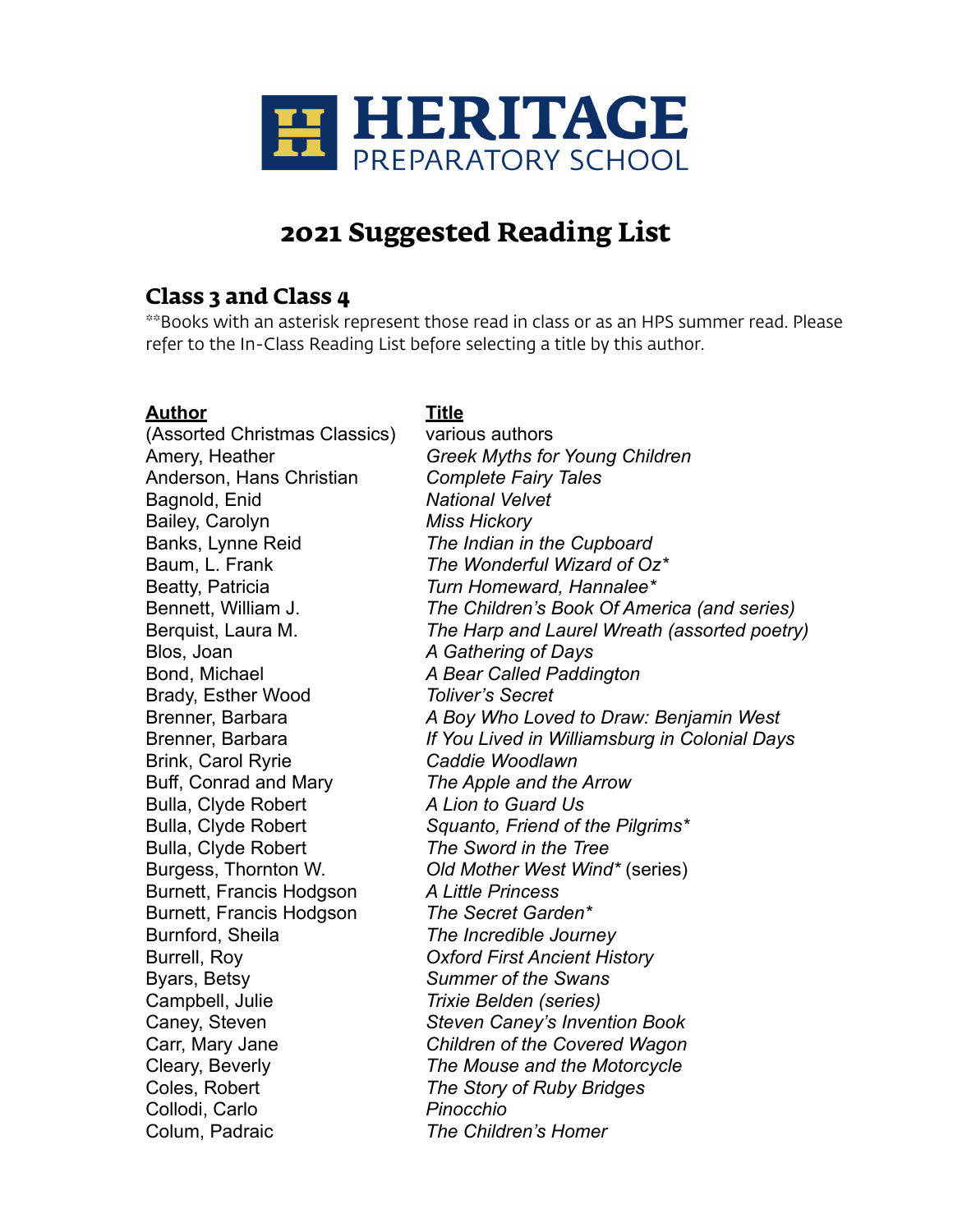Cote, Jenny L. *Max and Liz Series* Creswick, Paul *Robin Hood (Illustrated)* D'Aulaire, Ingri and Edgar *Abraham Lincoln* D'Aulaire, Ingri and Edgar *Benjamin Franklin* D'Aulaire, Ingri and Edgar *Buffalo Bill* D'Aulaire, Ingri and Edgar *Columbus* Danneberg, Julie *First Day Jitters* DeJong, Miendert *The Wheel on the School* DiCamillo, Kate *The Tale of Despereaux* Dixon, Franklin *The Hardy Boys (series)* Edmonds, Walter D. *The Matchlock Gun* Enright, Elizabeth *Gone Away Lake* Estes, Eleanor *Ginger Pye* Estes, Eleanor *The Hundred Dresses* Estes, Eleanor *The Moffats* Farjeon, Eleanor *The Little Book Room* Farley, Walter *The Black Stallion* Field, Rachel *Calico Bush* Fisher, Leonard Everett *The Great Wall of China* Fleischman, Sid *The Whipping Boy* Fritz, Jean *The Cabin Faced West* Gardiner, John Reynolds *Stone Fox* Gates, Doris *Blue Willow* Gibson, Fred *Old Yeller\** Grahame, Kenneth *The Reluctant Dragon* Grahame, Kenneth *The Wind in the Willows* Grimm Brothers *Assorted Fairy Tales* Heilbroner, Joan *Meet George Washington\** Henry, Marguerite *King of the Wind* Henry, Marguerite *Misty of Chincoteague* Holling, Holling Clancy *Paddle-to-the-Sea* Hughes, Ted *The Iron Giant*

Craft, Charlotte *King Midas and the Golden Touch* Custalow, Linwood *The True Story of Pocahontas* Dahl, Roald *Charlie & The Chocolate Factory* (and others) Dalgliesh, Alice *The Bears on Hemlock Mountain* Dalgliesh, Alice *The Courage of Sarah Noble* Davidson, Margaret *Louis Braille: The Boy Who Invented Books/Blind* Field, Rachel *Hitty: Her First Hundred Years* Floca, Brian *Moonshot: The Flight of Apollo 11* Fritz, Jean *Can't You Make Them Behave, King George?* Fritz, Jean *Where Do You Think You're Going, Columbus?* Gauch, Patricia Lee *Aaron and the Green Mountain Boys* Herriot, James *All Creatures Great and Small (and others)* Hillyer, V.M. *A Child's History of the World* Hopkinson, Deborah *Susan B. Anthony: Fighter for Women's Rights* Housman, Lawrence *Aladdin and the Wonderful Lamp* Hunter, Edith Fisher *Child of the Silent Night: Helen Keller*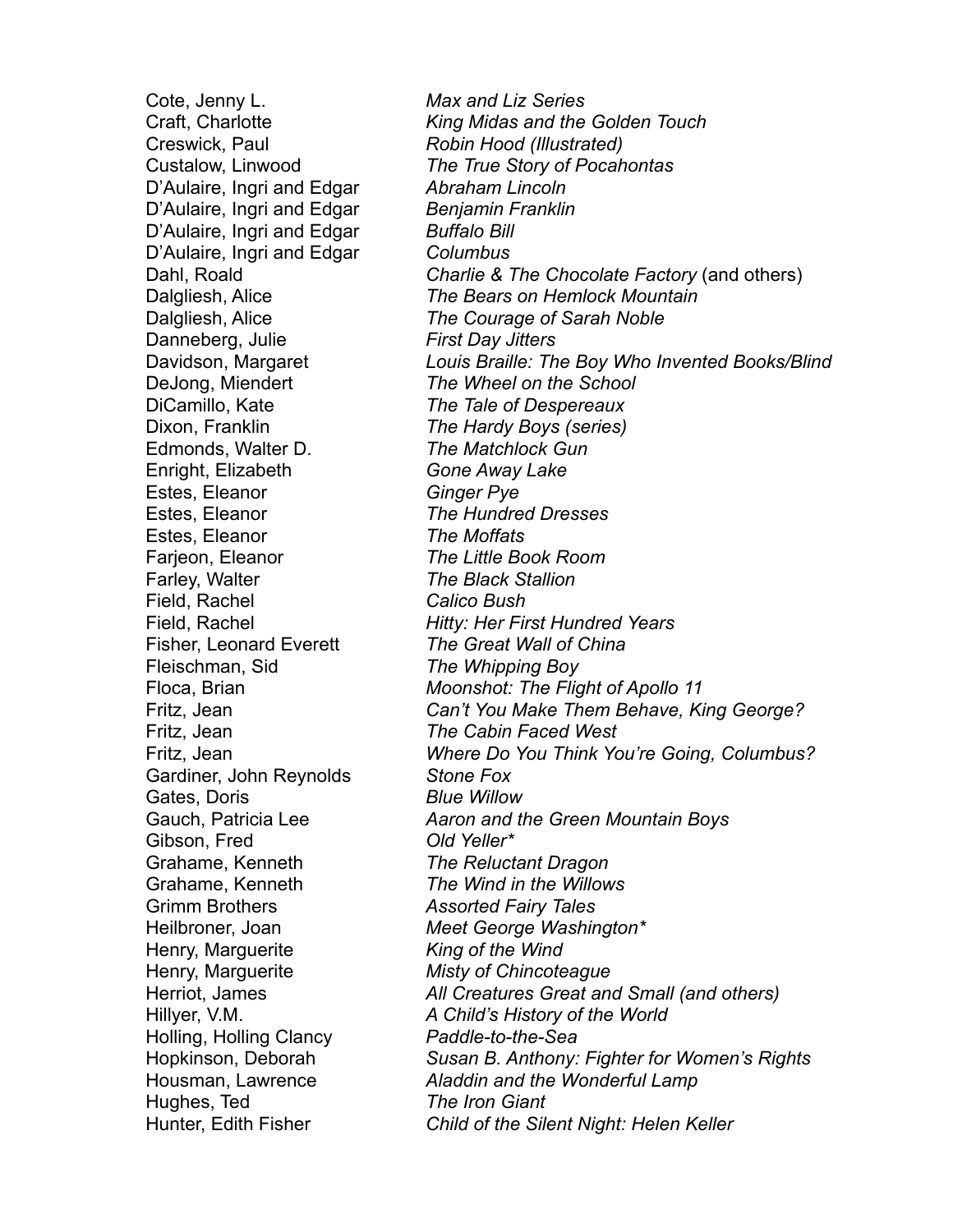Jackson, Dave and Neta *Trailblazer Books Series* James, Will *Smoky the Cowhorse* Karr, Kathleen *The Great Turkey Walk* Keene, Carolyn *Nancy Drew Mystery Series* King-Smith, Dick *The Invisible Dog* Kipling, Rudyard *Captains Courageous* Kipling, Rudyard *Just So Stories* Kjelgaard, Jim *Big Red* Knight, Eric *Lassie, Come Home* Langton, Jane *The Fledgling* Lawson, Robert *Ben and Me* Lawson, Robert **Rabbit Hill**\* Lenski, Lois *Strawberry Girl* Lenski, Lois *Texas Tomboy* Lewis, C.S. *Chronicles of Narnia\** Lindgren, Astrid *Pippi Longstocking* Lofting, Hugh *The Story of Doctor Dolittle* London, Jack *Call of the Wild* London, Jack *White Fang\** Lovelace, Maud Hart *Betsy Tacy (series)* Lowry, Lois *Number the Stars\** MacDonald, Betty *Mrs. Piggle-Wiggle (series)* MacLachlan, Patricia *Sarah, Plain and Tall\** Maestro, Betsy & Giulio *A More Perfect Union* Maestro, Betsy & Giulio *A New Nation* Mathis, Sharon Bell *Sidewalk Story* Mayhew, James *Katie and the Mona Lisa* Mayhew, James *Katie and the Starry Night* McSwigan, Marie *Snow Treasure* Millard, Anne *A Street Through Time* Montgomery, June *Meet the Great Composers* Montgomery, Lucy Maud *Anne of Green Gables*

Hutchens, Paul *Sugar Creek Gang (series)* Judson, Clara Ingram *Abraham Lincoln: Friend of the People* Konigsburg, E.L. *From the Mixed Up Files of Mrs. Basil E.* Leppard, Lois Gladys *The Mandie Collection (series)* Levy, Elizabeth *If You Were There When…Signed the Constitution* Lewis, Beverly *Cul-de-Sac Kids Mysteries (series)* Lewis, Naomi *Classic Fairy Tales to Read Aloud* Longfellow, Henry Wadsworth *The Midnight Ride of Paul Revere* (poem) MacBride, Roger Lea *Little Town in the Ozarks: Rose Years (*series) Marzollo, Jean *Happy Birthday, Martin Luther King* McDonald, Fiona *How Would You Survive in the Middle Ages?* McGovern, Ann *If You Lived in Colonial Times* McGovern, Ann *The Pilgrims' First Thanksgiving* Milne, A.A. *Winnie the Pooh* (and assorted stories) Monjo, F.N. *The Drinking Gourd: Story of Underground RR* Moore, Cathy *The Daring Escape of Ellen Craft*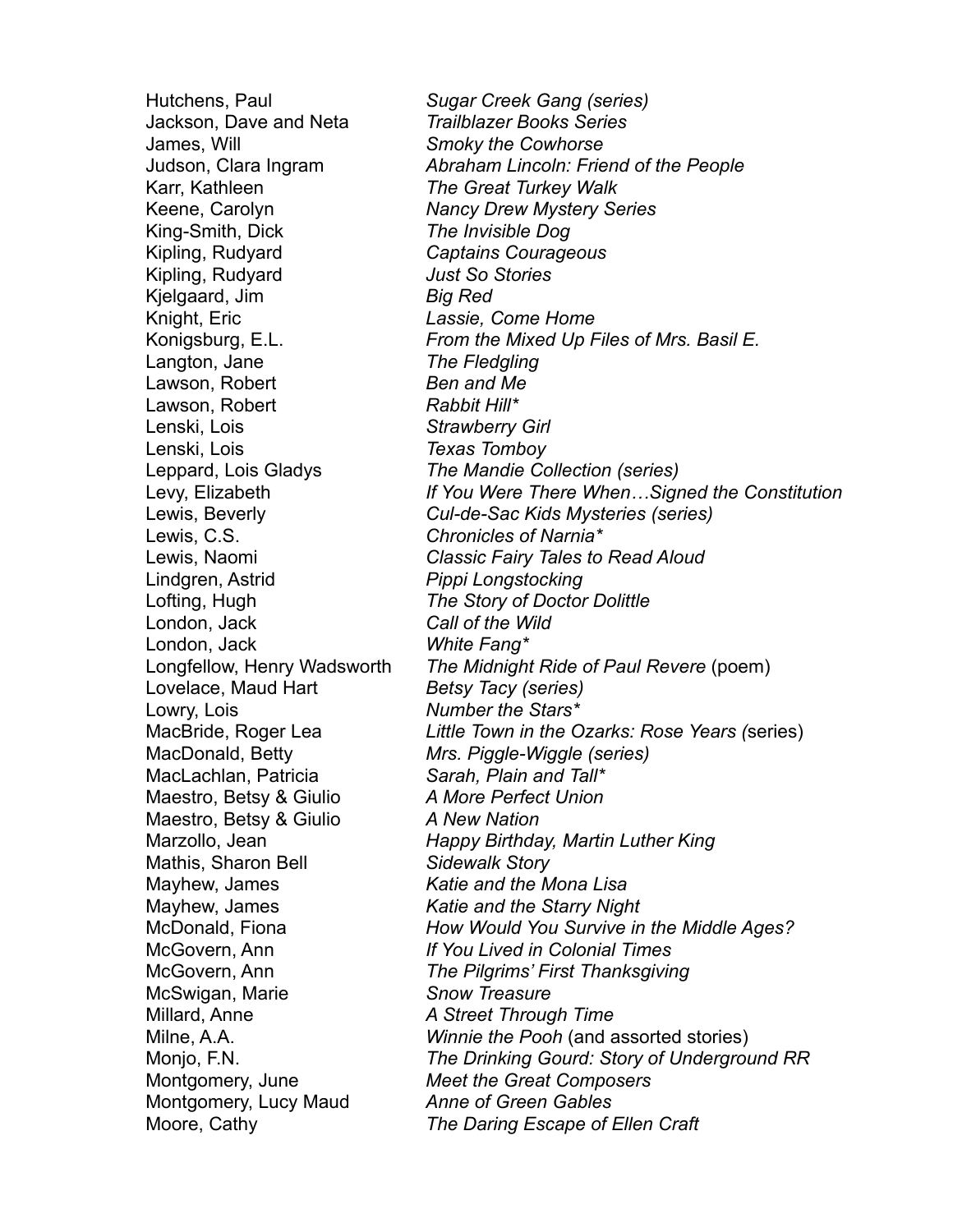Morrow, Honore *On to Oregon* Naylor, Phyllis Reynolds *Shiloh* Nesbit, Edith *The Railway Children* North, Sterling *Rascal*\* Norton, Mary *The Borrowers (series)* O'Dell, Scott *Island of the Blue Dolphins* O'Dell, Scott *Sarah Bishop* Ollivant, Alfred *Bob, Son of Battle* Osborne, Mary Pope *Magic Treehouse (series)* Parks, Rosa *I Am Rosa Parks* Parks, Rosa *Rosa Parks: My Story* Peterson, John *The Littles (series)* Polacco, Patricia *An Orange for Frankie* Porter, Eleanor H. *Pollyanna\** Rappaport, Doreen *Martin's Big Words* Richardson, Arleta *In Grandma's Attic (series)* Rounds, Glen *The Blind Colt* Salten, Felix *Bambi* Sandburg, Carl *Abe Lincoln Grows Up* Sewell, Anna *Black Beauty\** Sewell, Marcia *The Pilgrims of Plimoth* Sharmat, Marjorie Weinman *Nate the Great (series)* Silverstein, Shel *A Light in the Attic* Silverstein, Shel *Falling Up* Silverstein, Shel *Where the Sidewalk Ends* Skurzynski, Gloria *The Minstrel in the Tower* Spyri, Johanna *Heidi* Stanley, Diane *Joan of Arc* Stanley, Diane *Leonardo da Vinci* Steele, William O. *The Buffalo Knife* Steele, William O. *The Perilous Road*

Muir, John *Stickeen: John Muir and the Brave Little Dog* Munoz -Ryan, Pam *Amelia and Eleanor Go For a Ride* Myers, Laurie *Lewis and Clark and Me: A Dog's Tale\** Nelson, Kadir *I Have a Dream: Dr. MLK Jr.* O'Brien, Robert C. *Mrs. Frisby and the Rats of Nimh* Perring, Stephanie *Then and Now: History Series* Rappaport, Doreen *Helen's Big World: Life of Helen Keller* Redmond, Shirley Raye *Lewis and Clark: A Prairie Dog for the President* Richards, Lawrence *International Children's Bible Field Guide* Ringold, Faith *If A Bus Could Talk: The Story of Rosa Parks* Russell, William *Classic Myths to Read Aloud to Your Children* Scieszka, Jon *The TRUE Story of the Three Little Pigs* Selden, George *The Cricket in Times Square* Shephard, Esther *Paul Bunyan: The Legendary Logger* Sidney, Margaret *Five Little Peppers & How They Grew (series)* Sobol, Donald J. *Encyclopedia Brown* (series) St. John, Patricia *Treasures of the Snow\* (series)*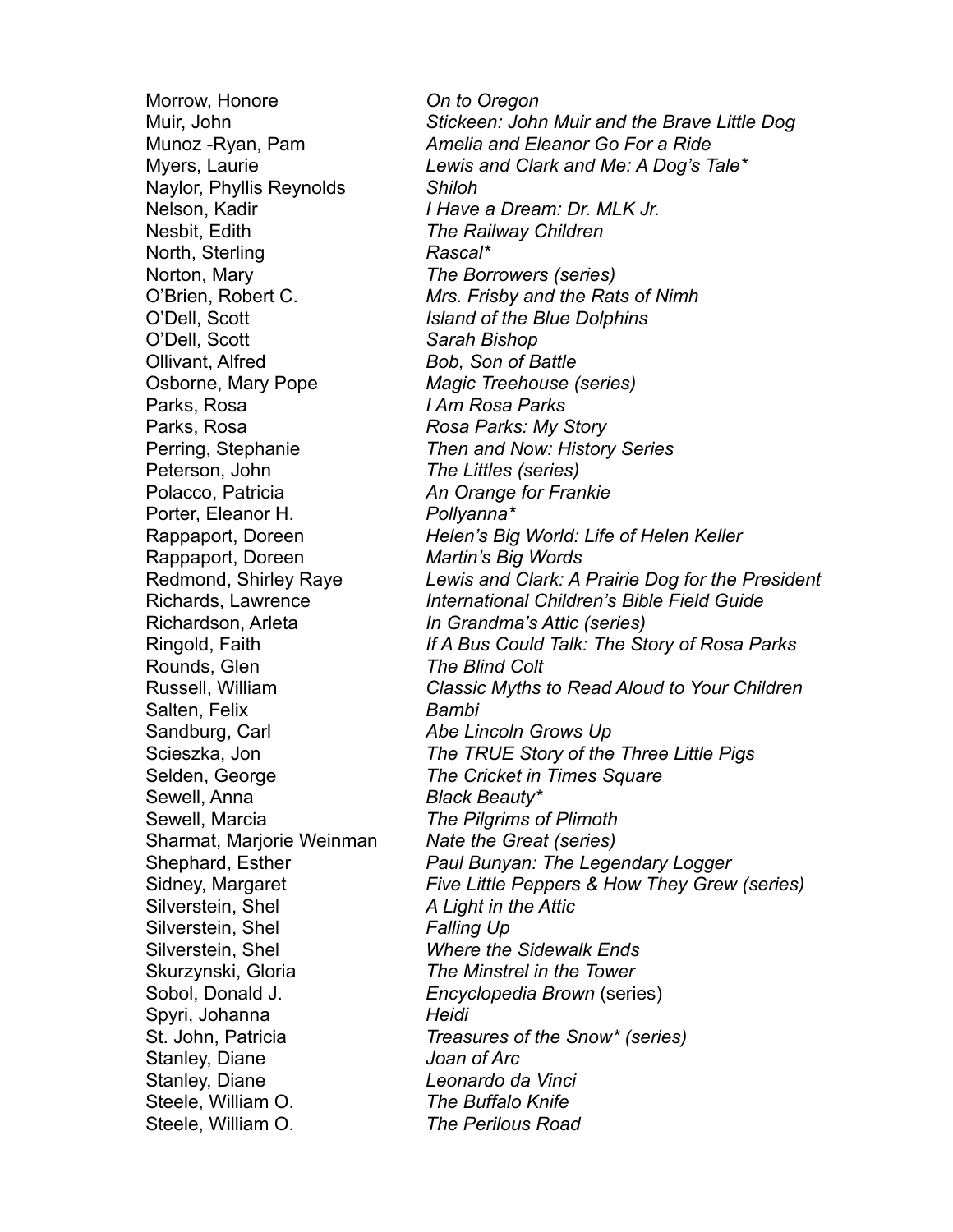Streatfeild, Noel *Ballet Shoes* Taylor, Helen L. *Little Pilgrim's Progress: John Bunyan's Classic* Taylor, Paul S. *The Great Dinosaur Mystery and the Bible* Taylor, Sydney *All-of-a-Kind Family* Terhune, Albert Payson *Lad: A Dog* Thurber, James *The Wonderful O* Travers, P.L. *Mary Poppins* Tunis, Edwin *Frontier Living: Illustrated Pioneer Life* Tunis, John R. *The Keystone Kids* Tunis, John R. *The Kid From Tomkinsville* Van Dyke, Henry *The Story of the Other Wise Man* Venezia, Mike *Getting to Know the World's Greatest Artists* Vos, Catherine *The Child's Story Bible* Wallace, Barbara Brooks *Peppermints in the Parlor* Warner, Gertrude Chandler *The Boxcar Children (series)* Webb, Robert *We Were There at the Boston Tea Party\** Wellman, Sam *George Washington Carver* West, Jerry *The Happy Hollisters (series)* Wheeler, Opal *Ludwig Beethoven & The Chiming Tower Bells* White, E.B. *Trumpet of the Swan* White, E.B. *Charlotte's Web\** White, E.B. *Stuart Little\** Wiggin, Kate Douglas *Rebecca of Sunnybrook Farm* Wilder, Laura Ingalls *Little House Series\** Winthrop, Elizabeth *Castle in the Attic (series)*

#### **Other Suggested Series by Multiple Authors**

#### **Author Series Title**

| Adler, David<br><b>Various Authors</b><br>Various Authors<br>Various Authors<br>Various Authors<br>Various Authors<br>Various Authors<br><b>Various Authors</b><br>Various Authors<br>Various Authors<br><b>Various Authors</b><br>Various Authors | <b>Picture Book Biographies</b><br><b>Childhood of Famous Americans Series</b><br>Easy Biography Series (History)<br><b>Great Illustrated Classics</b><br>Landmark Books (History Series)<br>Let's Read and Find Out About Science Series<br>Men of Faith/ Women of Faith Series<br>On My Own Histories<br>Poetry for Young People Series<br>Science of the Past Series<br><b>Step-Up Biographies</b> |
|----------------------------------------------------------------------------------------------------------------------------------------------------------------------------------------------------------------------------------------------------|-------------------------------------------------------------------------------------------------------------------------------------------------------------------------------------------------------------------------------------------------------------------------------------------------------------------------------------------------------------------------------------------------------|
|                                                                                                                                                                                                                                                    |                                                                                                                                                                                                                                                                                                                                                                                                       |
|                                                                                                                                                                                                                                                    |                                                                                                                                                                                                                                                                                                                                                                                                       |
|                                                                                                                                                                                                                                                    | <b>Tales of Young Americans</b>                                                                                                                                                                                                                                                                                                                                                                       |
| Various Authors<br><b>Various Authors</b><br>Various Authors<br>Various Authors<br>Various Authors                                                                                                                                                 | The Cornerstones of Freedom Series<br>The Royal Diaries Series<br><b>Usborne Explainers Series</b><br>We Were There Series<br>Who Was? Series                                                                                                                                                                                                                                                         |
|                                                                                                                                                                                                                                                    |                                                                                                                                                                                                                                                                                                                                                                                                       |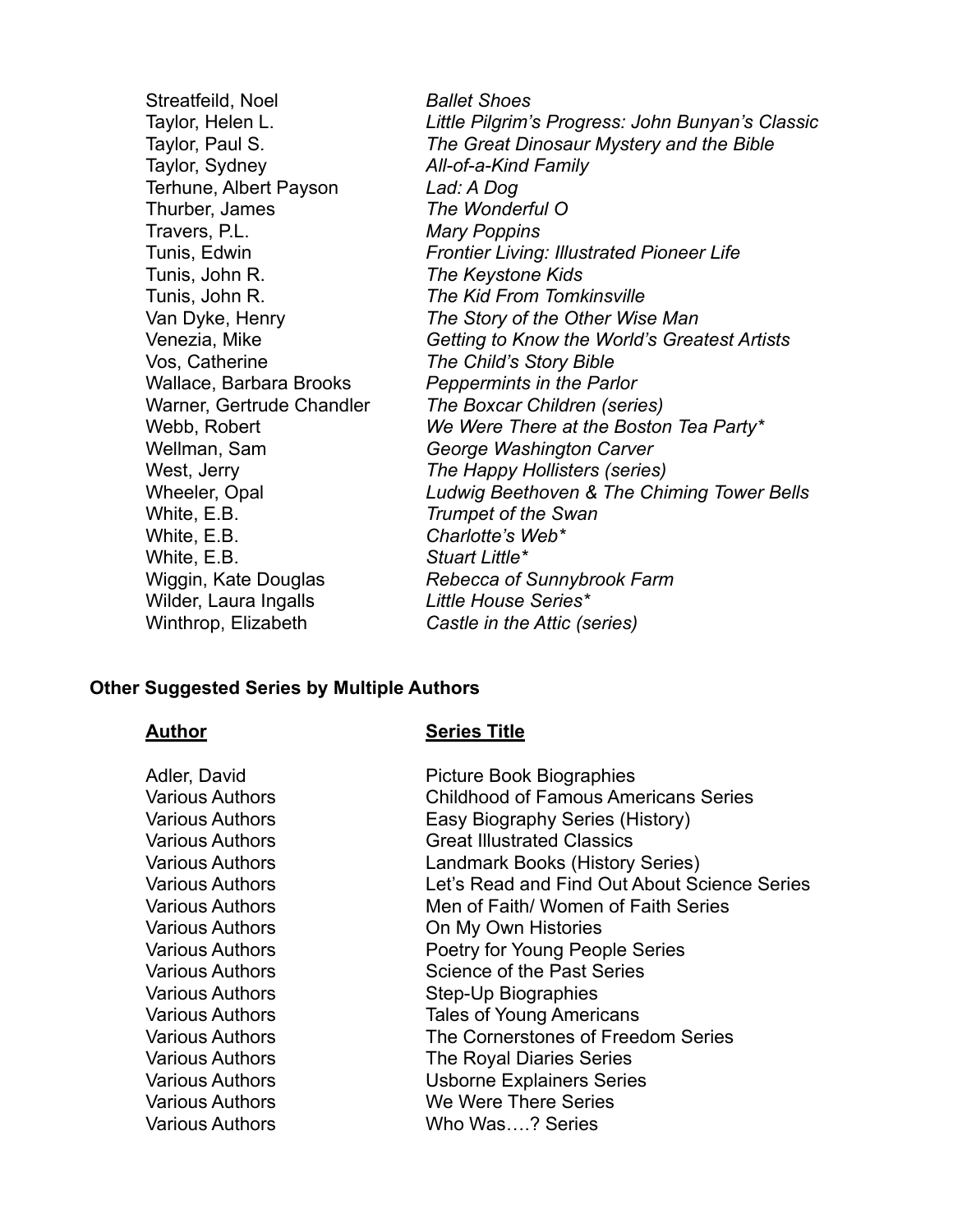

# **2021 Suggested Reading List**

## **Class 5 and Class 6**

\*\*Books with an asterisk represent those read in class or as an HPS summer read. Please refer to the In-Class Reading List before selecting a title by this author.

## **Author Title**

(Assorted Christmas Classics) various authors Adams, Richard *Watership Down* Adamson, Joy *Born Free* Alcott, Louisa May *Little Women* Alexander, Lloyd *The Book of Three* Armstrong, William *Sounder* Babbitt, Natalie *Tuck Everlasting* Baum, L. Frank *The Wonderful Wizard of Oz\** Beatty, Patricia *Turn Homeward, Hannalee\** Biros, Florence *Dog Jack* Blackwood, Gary *The Shakespeare Stealer* Blos, Joan *A Gathering of Days* Brink, Carol Ryrie *Caddie Woodlawn* Buff, Conrad and Mary *The Apple and the Arrow* Bulla, Clyde Robert *A Lion to Guard Us* Burnett, Francis Hodgson *A Little Princess* Burnett, Francis Hodgson *Little Lord Fauntleroy* Burnett, Francis Hodgson *The Secret Garden\** Burnford, Sheila *The Incredible Journey* Burrell, Roy *Oxford First Ancient History* Byars, Betsy *Summer of the Swans* Caudill, Rebecca *Tree of Freedom (and others)* Coles, Robert *The Story of Ruby Bridges* Collodi, Carlo *Pinocchio* Colum, Padraic *The Children's Homer* Curtis, Christopher Paul *Bud, Not Buddy* De Saint-Exupery, Antoine *The Little Prince*

# Aiken, Joan *The Wolves of Willoughby Chase* Berquist, Laura M. *The Harp and Laurel Wreath (assorted poetry)* Carroll, Lewis *Alice's Adventures in Wonderland\** Coerr, Eleanor *Sadako and the Thousand Paper Cranes* Curtis, Christopher Paul *The Watsons Go to Birmingham* Custalow, Linwood *The True Story of Pocahontas*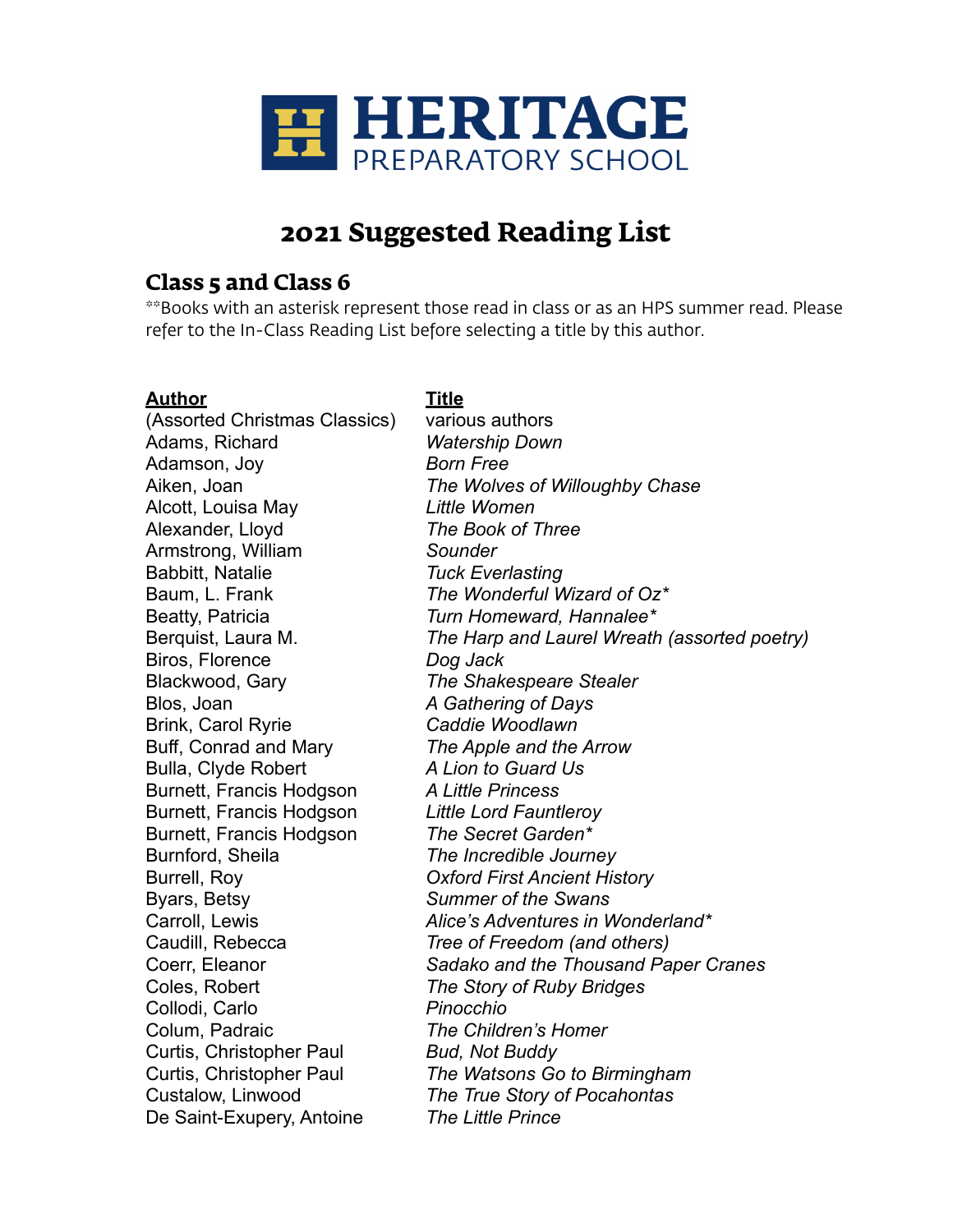Farley, Walter *The Black Stallion* Field, Rachel *Calico Bush* Finley, Martha *Elsie Dinsmore (series)* Fisher, Dorothy Canfield *Understood Betsy* Fleischman, Sid *The Whipping Boy* Forbes, Esther *Johnny Tremain* Gates, Doris *Blue Willow* George, Jean Craighead *Julie of the Wolves* George, Jean Craighead *My Side of the Mountain\** Gipson, Fred *Old Yeller\** Grahame, Kenneth *The Wind in the Willows* Graves, Robert *The Golden Fleece* Gray, Elizabeth Janet *Adam of the Road* Green, Roger Lancelyn *Tales of the Greek Heroes* Green, Roger Lancelyn *The Tale of Troy* Grimm Brothers *Assorted Fairy Tales* Henry, Marguerite *King of the Wind* Henry, Marguerite *Misty of Chincoteague* Henty, G.A. *Under Drake's Flag* Henty, G.A. *With Lee in Virginia* Hilton, James *Goodbye, Mr. Chips* Hunt, Irene *Across Five Aprils* Hutchens, Paul *Sugar Creek Gang (series)* Jackson, Dave and Neta *Trailblazer Books Series* Jacques, Brian *Redwall Series* Juster, Norton *The Phantom Tollbooth\** Kipling, Rudyard *Captains Courageous* Kipling, Rudyard *The Jungle Book* Kjelgaard, Jim *Big Red* Knight, Eric *Lassie, Come Home* L'Engle, Madeleine *A Wrinkle in Time* Lamb, Charles *Tales from Shakespeare* Langton, Jane *The Fledgling* Latham, Jean Lee *Carry On, Mr. Bowditch* Lawhead, Steve The Dragon King Trilogy Lenski, Lois *Indian Captive* LePrince de Beaumont, Jeanne Marie *Beauty and the Beast* Lewis, C.S. *Chronicles of Narnia\** London, Jack *Call of the Wild* London, Jack *White Fang\**

Dodge, Mary Mapes *Hans Brinker: The Silver Skates* Field, Rachel *Hitty: Her First Hundred Years* French, Allen *The Story of Rolf and the Viking Bow* Green, Roger Lancelyn *King Arthur & His Knights of the Round Table* Hamilton, Virginia *The People Could Fly: American Black Folktales* Judson, Clara Ingram *Abraham Lincoln: Friend of the People* Konigsburg, E.L. *From the Mixed Up Files of Mrs. Basil E.* Longfellow, Henry Wadsworth *The Midnight Ride of Paul Revere* (poem)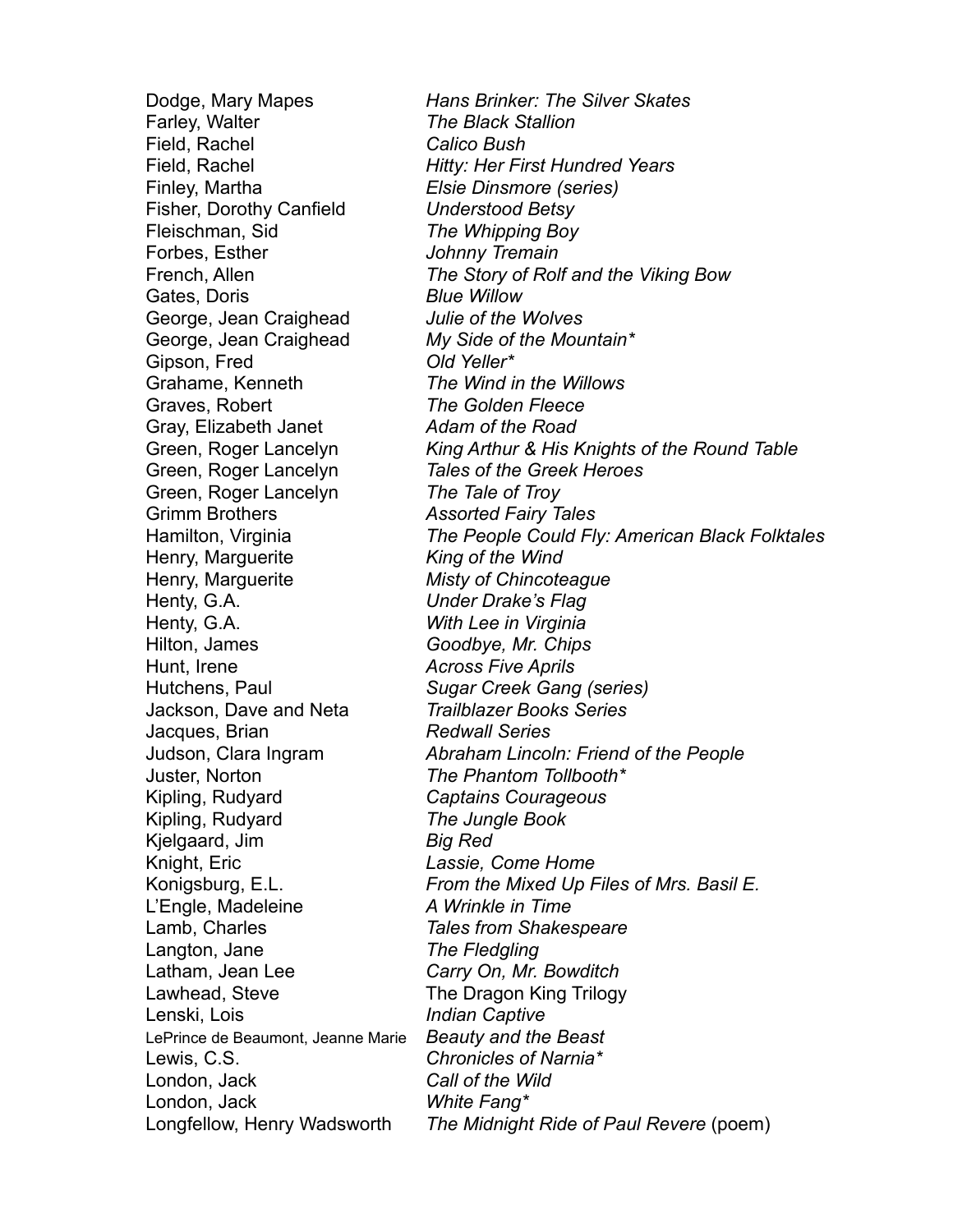Lowry, Lois *Number the Stars\** MacDonald, George *The Princess and the Goblin* Maclean, John N. *Fire on the Mountain* Mathis, Sharon Bell *Sidewalk Story* McSwigan, Marie *Snow Treasure* Montgomery, June *Meet the Great Composers* Montgomery, Lucy Maud *Anne of Green Gables\** Moody, Ralph *Father and I Were Ranchers* Morey, Walt *Gentle Ben* Naylor, Phyllis Reynolds *Shiloh* North, Sterling *Rascal\** Norton, Mary *The Borrowers (series)* O'Dell, Scott *Island of the Blue Dolphins* O'Dell, Scott *Sarah Bishop* O'Hara, Mary *My Friend Flicka* Park, Linda Sue *A Single Shard* Parks, Rosa *I Am Rosa Parks* Parks, Rosa *Rosa Parks: My Story* Paterson, Katherine *Bridge to Terabithia* Paulsen, Gary *Hatchet* Pene du Bois, William *Twenty One Balloons* Peretti, Frank *Door in the Dragon's Throat* Polacco, Patricia *Thank You, Mr. Falker* Porter, Eleanor H. *Pollyanna\** Pyle, Howard *Otto of the Silver Hand* Pyle, Howard *The Wonder Clock* Raskin, Ellen *The Westing Game* Rawlings, Marjorie Kinnan *The Yearling* Rawls, Wilson *Summer of the Monkeys* Rawls, Wilson *Where the Red Fern Grows* Ruark, Robert *The Old Man and the Boy* Sandburg, Carl *Abe Lincoln Grows Up* Seredy, Kate *The Good Master* Sewell, Anna *Black Beauty\** Snedeker, Caroline Dale *Theras and His Town\** Speare, Elizabeth George *The Bronze Bow\** Speare, Elizabeth George *The Sign of the Beaver\** Spyri, Johanna *Heidi*

Matas, Carol *The War Within: A Novel of the Civil War* McSpadden, Joseph Walker *Robin Hood and his Merry Outlaws* O'Brien, Robert C. *Mrs. Frisby and the Rats of Nimh* Peretti, Frank *Cooper Kids Adventure Series* Perring, Stephanie *Then and Now: History Series* Petry, Ann *Harriet Tubman: Underground RR Conductor* Shephard, Esther *Paul Bunyan: The Legendary Logger* Shetterly, Margot Lee *Hidden Figures: Young Readers Edition* Sidney, Margaret *Five Little Peppers & How They Grew (series)* Speare, Elizabeth George *The Witch of Blackbird Pond*